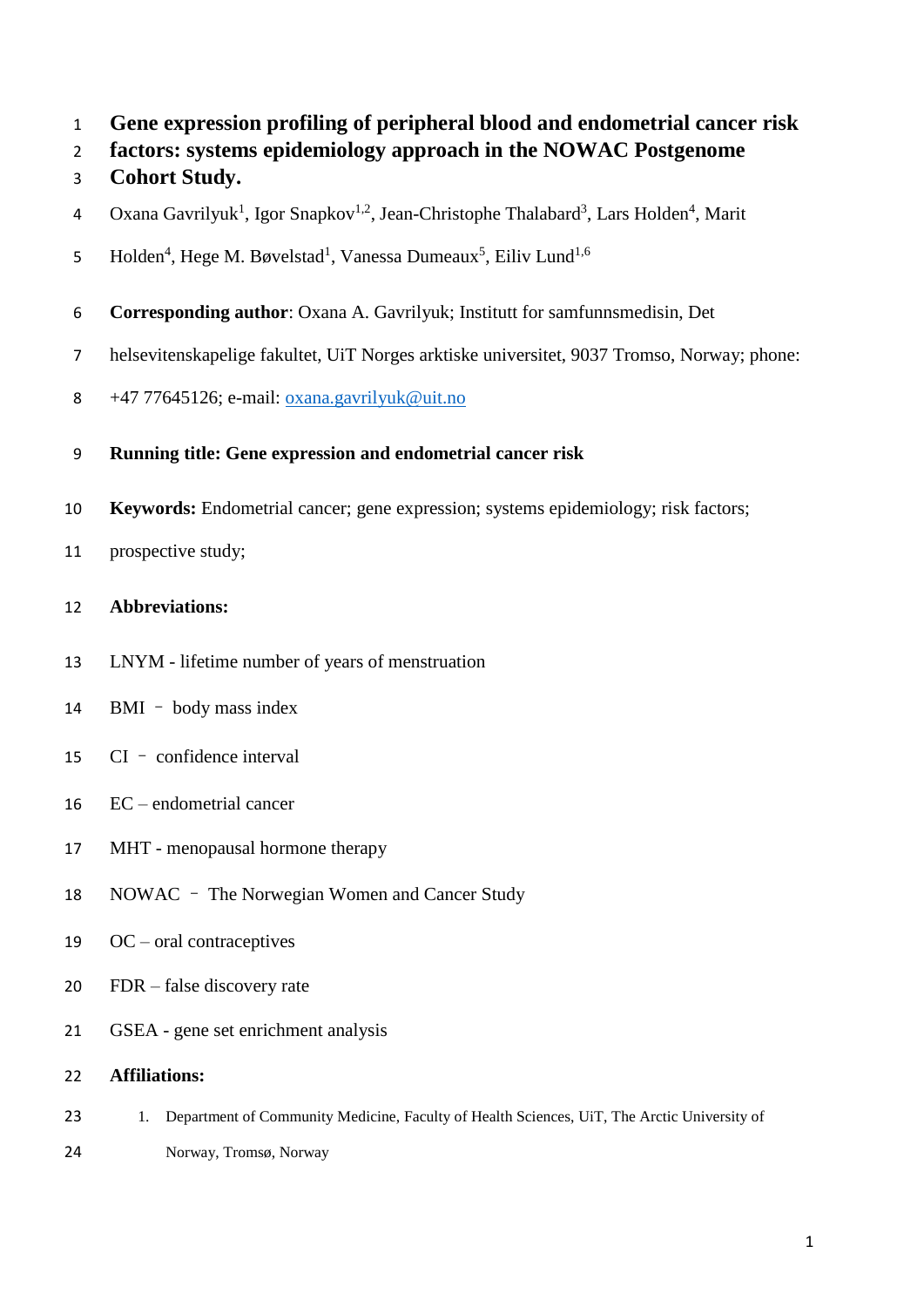| $\mathbf{1}$ | Department of Immunology, University of Oslo and Oslo University Hospital-Rikshospitalet, Oslo,<br>2. |
|--------------|-------------------------------------------------------------------------------------------------------|
| 2            | Norway                                                                                                |
| 3            | MAP5, MRC CNRS 8145, Université Paris Descartes, Sorbonne Paris Cite, Paris, France MAP5, MRC<br>3.   |
| 4            | CNRS 8145, Université Paris Descartes, Sorbonne Paris Cite, Paris, France                             |
| 5            | Norwegian Computing Center, Oslo, Norway<br>4.                                                        |
| 6            | PERFORM Center, Concordia University, Montreal, Canada<br>5.                                          |
| 7            | The Cancer Registry of Norway, Oslo, Norway<br>6.                                                     |
| 8            |                                                                                                       |
| 9            | Funding: This study was supported by funding from the Northern Norway Regional Health                 |
| 10           | Authority (Helse-Nord RHF) and by a grant from the European Research Council (ERC-AdG)                |
| 11           | 232997 TICE).                                                                                         |
| 12           | <b>Conflict of interest:</b> The authors declare that they have no conflict of interest.              |
| 13           | <b>Author's contributions:</b>                                                                        |
| 14           | OG, EL, VD, and IS designed the study and interpreted the results. EL is a PI of the NOWAC            |
| 15           | Study. OG and IS constructed the tables and drafted the manuscript. MH and LH carried out             |
| 16           | the statistical analyses and contributed to drafting the manuscript. HMB participated in initial      |
| 17           | statistical analysis and critically revised the manuscript. VD and JCT contributed to the             |
| 18           | interpretation of the data, and the drafting and revision of the manuscript. All authors read and     |
| 19           | approved the final manuscript.                                                                        |
| 20           |                                                                                                       |
| 21           | <b>Abstract</b>                                                                                       |
|              |                                                                                                       |

### **Background:**

Increasing incidence of endometrial cancer (EC), the most common gynecologic cancer in the

world, requires extensive search for novel preventive tools and early intervention approaches.

Several factors, including parity status, breastfeeding duration, use of oral contraceptives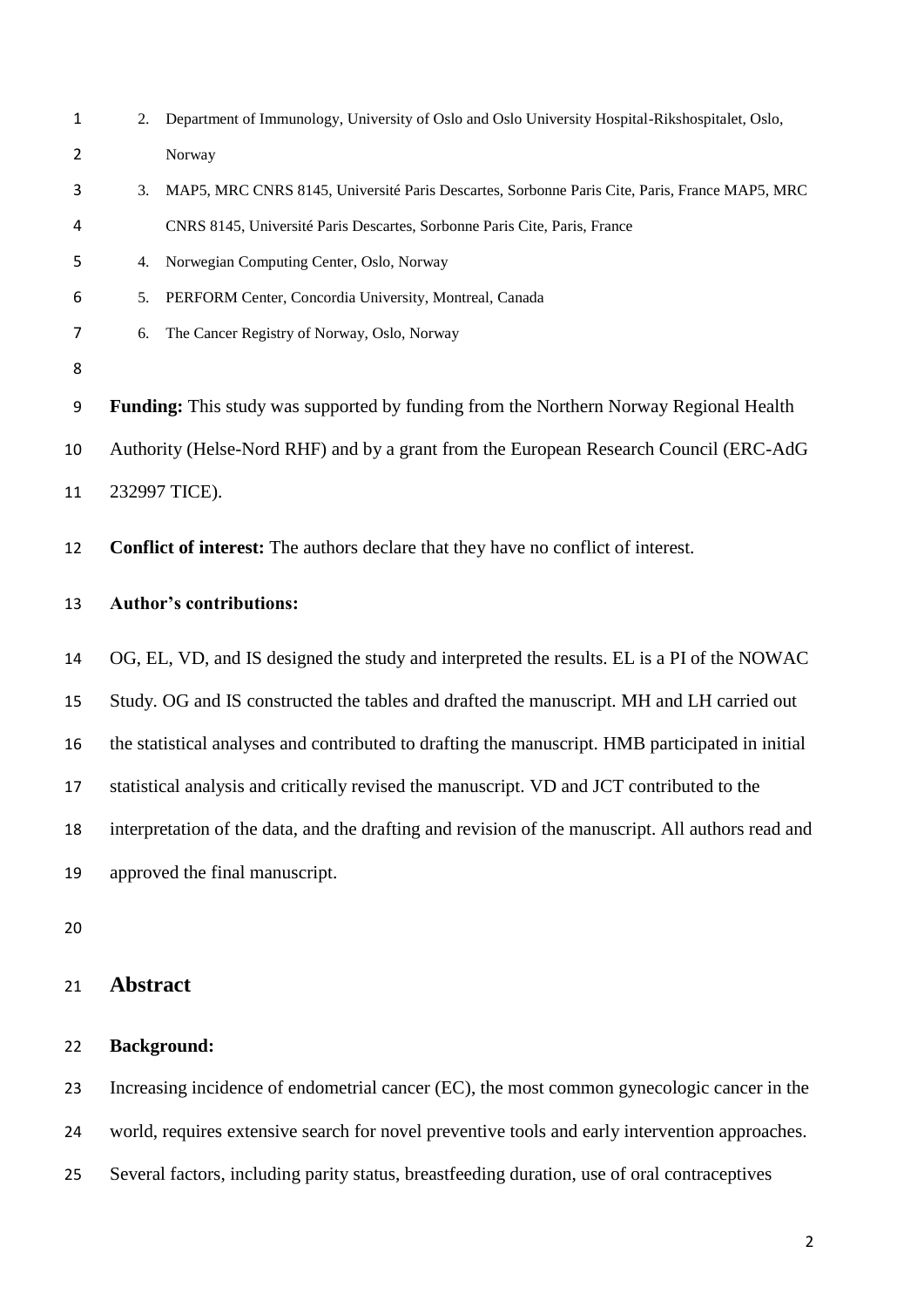(OC), coffee consumption, BMI, use of hormone replacement therapy (HRT), and lifetime number of years of menstruation have previously been reported to modify EC risk. However, establishment of reliable predictive models is impossible without knowledge on genetic changes prior to diagnosis. In this work, we aimed to establish if known EC risk factors influence peripheral blood gene expression in a prospective design.

#### **Methods:**

 First, we selected variables that were shown to have an impact on EC risk in the whole Norwegian Women and Cancer (NOWAC) cohort (165 000 women). Then, we tested the association between these variables and changes in gene expression profiles in blood in a nested case-control study (79 case-control pairs) of women from the NOWAC postgenome cohort. Lastly, we undertook a gene set enrichment analysis (GSEA).

#### **Results:**

 When we looked at overall gene expression, we found no difference between EC cases and controls. Introduction of parity status into the statistical model, revealed changes in expression of 1379 genes (false discovery rate (FDR) 20%) in controls, while we did not observe any expression changes in cases. 27 genes (FDR 20%) were associated with BMI increase in controls, whereas there was no association between changes in BMI and gene expression in women with EC. In GSEA, the major part of significantly enriched gene sets (2407, FDR 20%) were attributed to parity increase among cancer-free women.

#### **Conclusions:**

 We found that increased number of parities and elevated BMI do not change peripheral blood gene expression in women diagnosed with EC later in life. The descriptive study design does not allow us to provide accurate explanation of our findings in biologic terms but this work brings solid background for further research on the development of predictive EC risk models.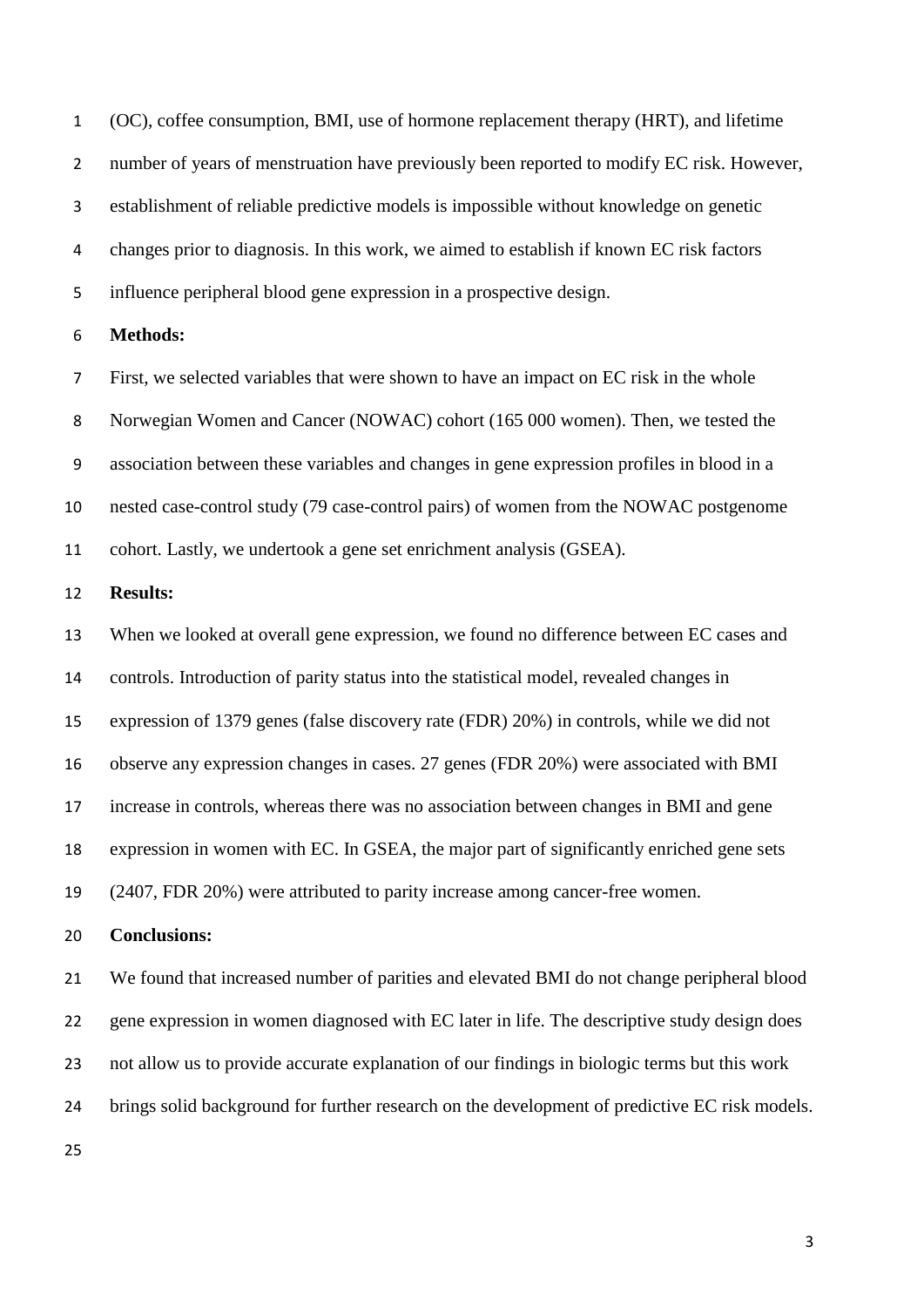### **Introduction**

 Endometrial cancer (EC) is s the most common and second most lethal gynecological cancer among women worlwide with 774 new cases registered in 2016 in Norway [1, 2]. While the incidence and mortality rates of several other cancers have plateaued or decreased in the last decade, the incidence of EC has been rising globally, with the highest increase found in countries that have undergone a drastic change in living standards and lifestyles [3, 4]. In particular, changes in reproductive factors (eg declines in parity) combined with increase in obesity prevalence might explain the rise in EC incidence associated with socioeconomic transition [5].

 Both descriptive and analytic epidemiological approaches can help health officials appropriately target prevention and control activities, but provide only limited information on the biological processes underlying the cause-effect relationship between a risk factor and the disease. Technological advances in genomic profiling provide epidemiologists with the opportunity to integrate molecular data into etiologic studies in order to decypher the carcinogenic process.

 So far, most studies have been focused on the development of tools to reclassify endometrial tumors according to their molecular features and stratify patients according to risk of metastases and recurrence [6-8]. We recently showed that an in-depth analysis of multi-tissue genomic profiles could be a crucial addition to the personalized assessment of an individual's biology and health [9].

 As a major defense and transport system, blood cells can adjust expression of their genes in response to various environmental factors and pathological conditions. We previously highlighted several specific behavioral programs, such as metabolism or signaling, deregulated in the individual's blood cells that are associated with biological and/or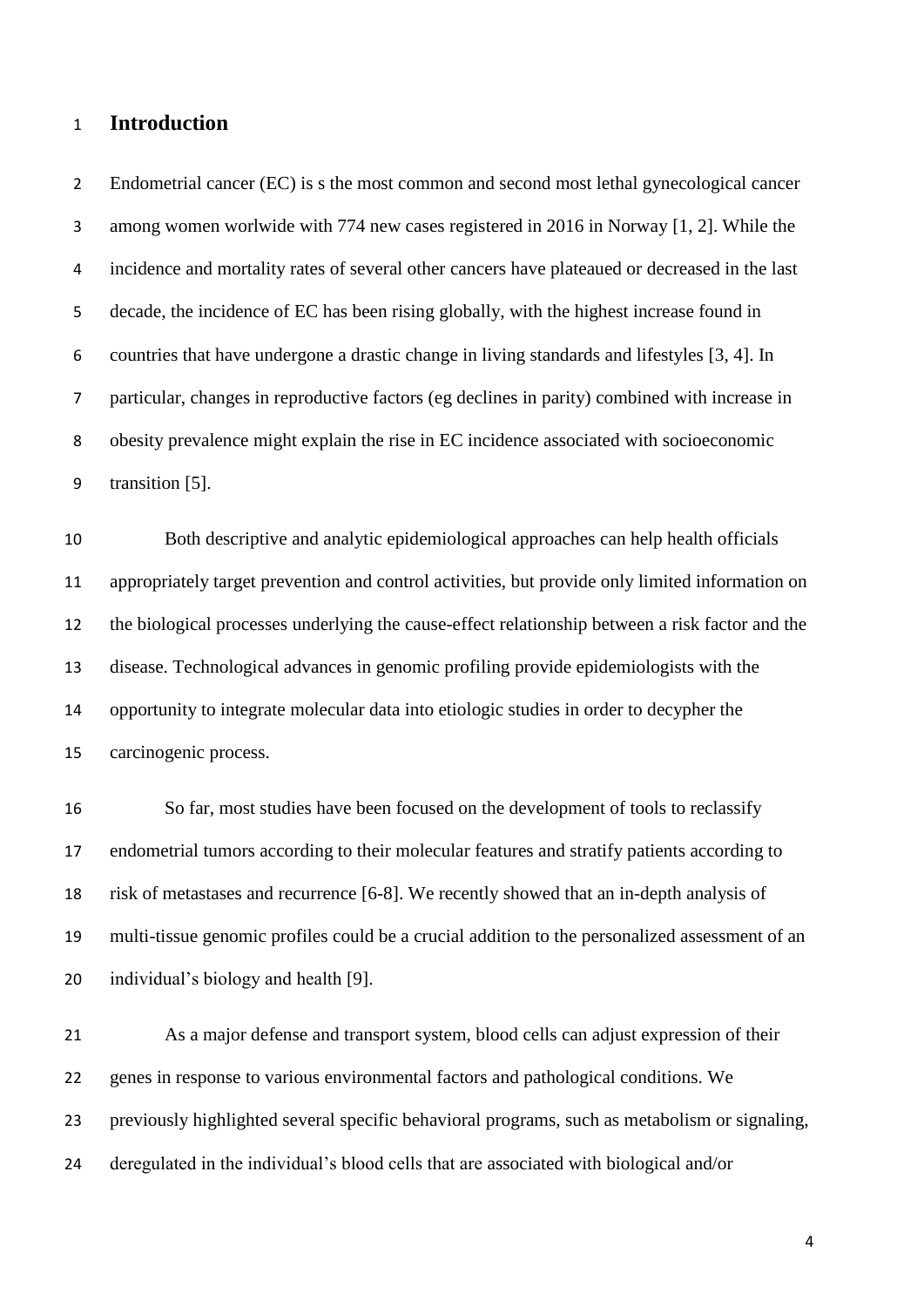pathological responses to a given condition in the general population (eg smoking) [10], cancer-related risk factors (article in press), and health status (eg breast cancer diagnosis) [12, 13].

 In this study, we aim to investigate the associations between known EC risk factors and gene expression changes in blood cells differential between women who will develop EC and controls. This will provide insight into biological processes underlying lifestyle/exposure EC risk factors that might explain incidence of EC.

#### **Material and methods**

#### **The NOWAC Study**

 The NOWAC Study is a national population-based cohort study which include Norwegian women aged between 30-70 randomly drawn from the Norwegian Central Population Register [14]. Starting from 1991 and within 4-6 years intervals, these women filled in questionnaires with focus on lifestyle and health. Of this original cohort of about 172 000 women, more than 45 000 women born between 1943 and 1957 provided blood samples between 2003 and 2006 and filled an additional 2-page questionnaire to constitute the NOWAC Postgenome Cohort [14]. PAXgene tubes (PreAnalytiXGmbH, Hembrechtikon, Switzerland) were used to prevent RNA degradation after blood sampling and allowed genome–wide analyses of blood gene expression profiles. Through the linkage to the Cancer Registry of Norway and Register of death certificates in Statistics Norway, we have identified 88 women from the NOWAC Postgenome Cohort who developed EC between the time of blood sampling and December 31, 2008 (end of follow-up). Of these 88 individuals, four were excluded, as blood samples were not received and stored at -80C within 4 days after blood collection . To ensure the same storage time and age between cases and controls, the controls, who did not receive any cancer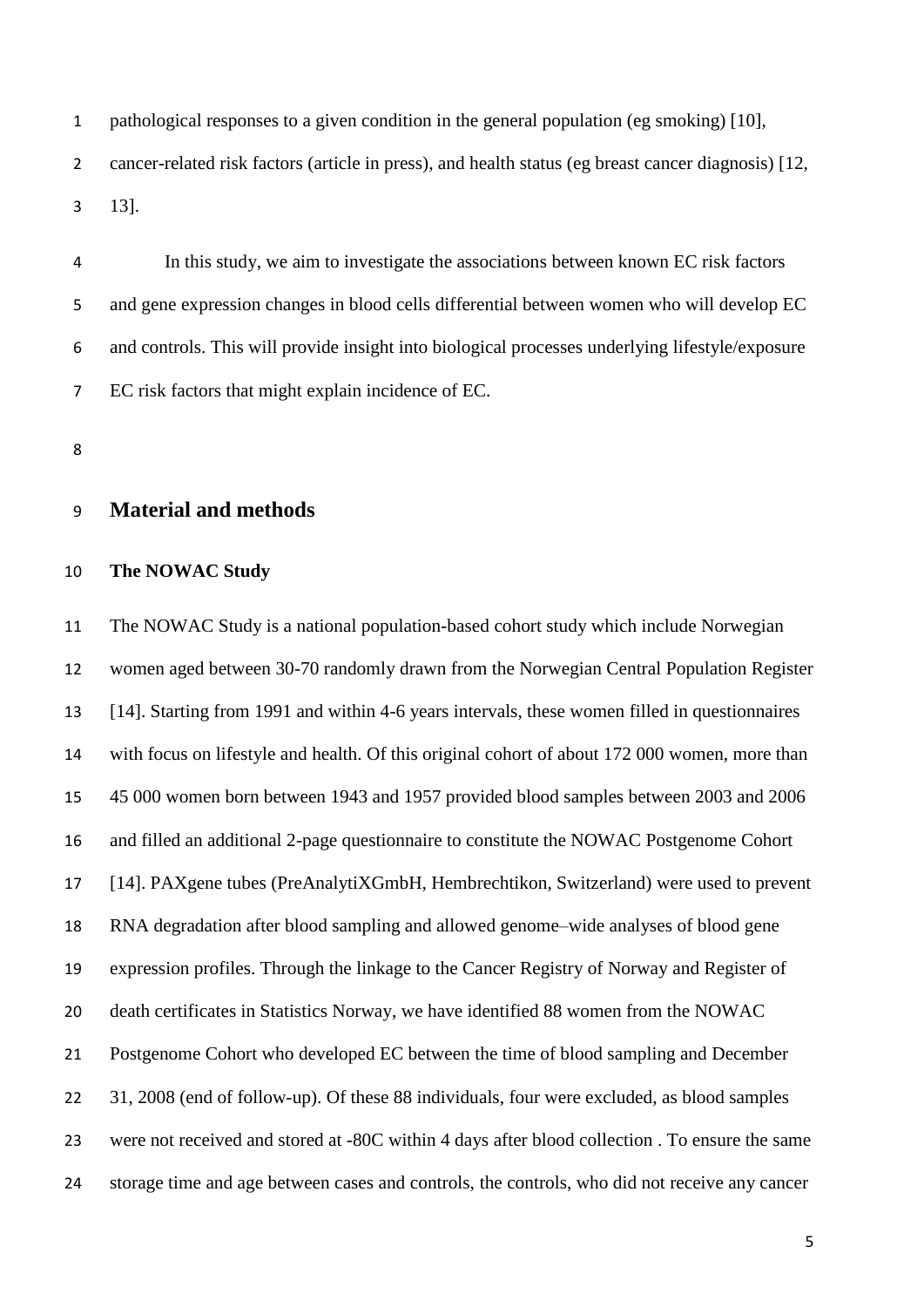diagnosis, were drawn at random from the NOWAC Postgenome Cohort but matched by time 2 of blood collection and birth year. Matched case-control pairs of blood samples (n=84 pairs) were sent to the Genomics Core Facility at the Norwegian University of Science and Technology (NTNU) for microarray gene expression profiling in January 2011.

## **Assessment of covariates and calculation of lifetime number of years of menstruation**

 Information on the covariates age at menarche, age at menopause, number of full-term pregnancies, duration of breastfeeding, height, weight, oral contraceptive use, and smoking status was taken from NOWAC questionnaires (series from years 2002-2005). Self-reported 9 height and weight were used to calculate BMI in  $kg/m<sup>2</sup>$ . Parity and breastfeeding variables are generally reported to have a good validity in NOWAC Study [15]. The lifetime number of years of menstruation (LNYM) count the number of years between age at menarche and age at menopause, minus the cumulative duration of full-term pregnancies (calculated as the number of full-term pregnancies, including live and stillbirths, times 0.75 years), duration of breastfeeding (calculated as the cumulative number of months of breastfeeding in all pregnancies), and duration of OC use [16].

#### **Laboratory procedures**

 In order to minimize the technical variability, each control sample was processed together with the matching case sample throughout RNA extraction, amplification and hybridization. Total RNA was isolated using the PAXgene Blood RNA Isolation Kit (Preanalytix, Qiagen, Hilden, Germany) following the manufacturer's instructions. RNA quantity and purity were assessed by the NanoDrop ND1000 spectrophotometer (Thermo Scientific, Wilmington, Delaware, USA) and Agilent bioanalyzer (Agilent Technologies, Palo Alto, CA, USA RNA amplification was performed in 96-well plates using 300 ng of total RNA and the Illumina® TotalPrep™-96 RNA Amplification Kit (Ambion Inc., Austin, TX, USA). Genome-wide RNA profiles were obtained using IlluminaHumanHT-12 chips version 4.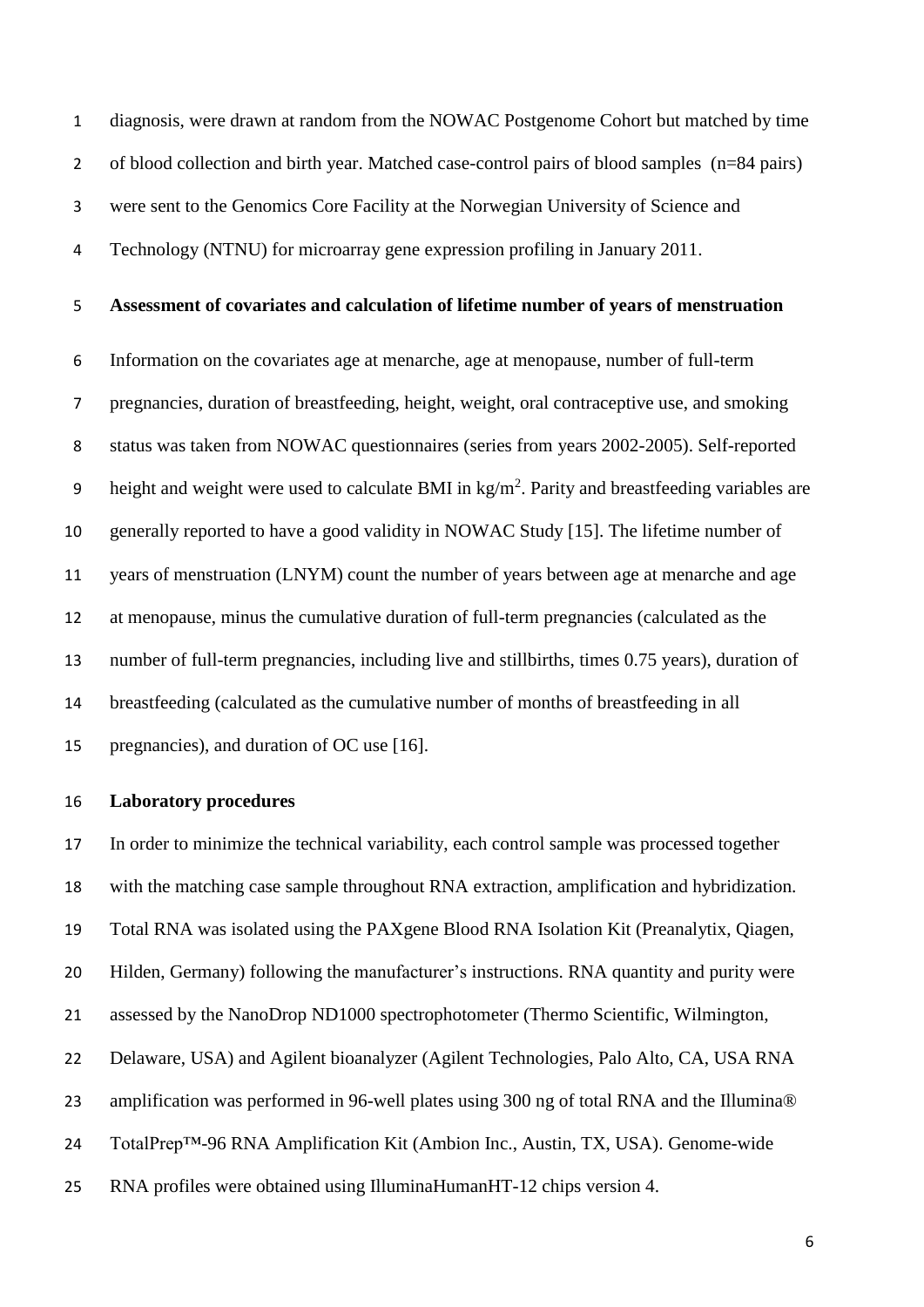#### **Outlier removal**

2 Initial quality control made at the NTNU laboratory revealed two technical outliers (one 5S type degradation and one failed cRNA synthesis). These were removed along with their matching samples. Further, one case was later found to have two cancer diagnoses and was excluded along with its matching control. The data was carefully investigated to identify and remove technical outliers using the standard operating procedure for outlier removal described in [17]. In particular, probes related to genes in the human leukocyte antigen (HLA) systems were excluded (38 probes). These genes are known to be expressed strongly and have a high variance, which could affect multivariate analyses used in the outlier search. For individuals that were borderline outlier candidates, we excluded the ones with quality measures outside the range of the following thresholds: RIN value <7, 260/280 ratio <2, 260/230 ratio <1.7, and 50 < RNA < 500. Based on this outlier search we identified two additional individuals as technical outliers and excluded them along with their matching individual. In total, we investigated blood profiles from 79 women who developed EC and 79 age-matched controls.

#### **Microarray data preprocessing and normalization**

 Microarray data preprocessing and analysis were performed using R v3.3.1 (http://cran.r- project.org), and tools from the Bioconductor project (http://www.bioconductor.org), adapted to our needs.

 Expression profiles including 47 248 probes were adjusted for background noise using the negative control probes [18]. The data was further log2-transformed using a variance stabilizing technique [19] and finally normalized using quantile normalization. We retained probes present in at least 70% of the samples. If a gene was represented by more than one probe, the average expression of the probes was used as expression value for the gene. The probes were translated to genes using the lumiHumanIDMapping database [20]. In total, the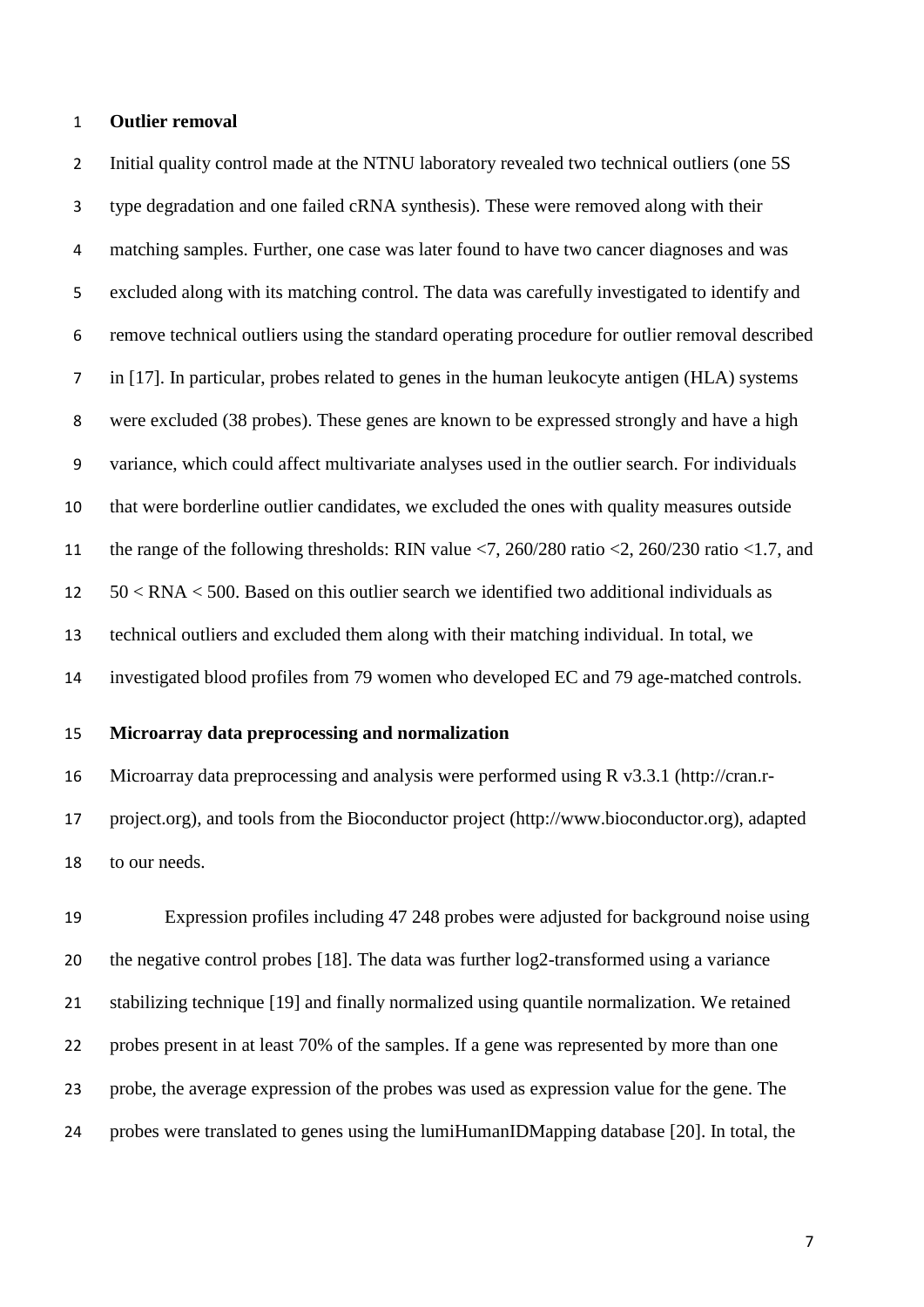- final data set included the expression for 7104 unique genes. Finally, we computed the
- differences in log2 gene expression levels for each case-control pair.

#### **Statistical methods**

 We used linear models (Bioconductor R‐package Limma [21] to evaluate the significance of gene-wise expression differences between cases and controls using the following intercept-only model:

$$
\boldsymbol{7}
$$

$$
Y_{g,c} = \alpha + \varepsilon_{g,c}
$$

8 where  $Y_{g,c} = Y_{g,c}^{case} - Y_{g,c}^{ctrl}$  is the difference in log2 gene expression level for case-control 9 pair  $c$  and gene  $g$  and  $\varepsilon_{g,c}$  is normally distributed with zero expectation.

 Using the same appraoach, we tested whether gene expression changes between cases and controls were associated with EC risk factors (parity, LNYM, coffee, BMI, age of menopause, or OC use) using the following model:

13 
$$
Y_{gc} = \alpha + \beta_V^{ctrl} V_c^{ctrl} + \beta_V^{case} V_c^{case} + \varepsilon_{g,c}
$$

14 where  $V_c^{ctrl}$  and  $V_c^{case}$  are the parity, coffee, LNYM, BMI, age of menopause, or OC use 15 variable for case-control pair  $c$  in control and cases, respectively.

 Similarly, we applied a gene set approach to determine changes in gene signatures between EC cases and controls associated with known risk factors. In this approach, the 18 dependent variable is the difference in enrichment scores for case-control pair  $c$  and a defined gene set. The enrichment scores for eight collections (C1-C7 and H) of gene sets from the Molecular Signatures Database v6.1 [\(http://software.broadinstitute.org/gsea/index.jsp\)](http://software.broadinstitute.org/gsea/index.jsp) [22] are obtained using the GSVA Bioconductor/R package [23]. P-values were adjusted for multiple testing using the Benjamini-Hochberg procedure for controlling FDR [26]. Distributions of known EC risk factors were compared between cases and matched controls using independent two-sided sample t-tests, Mann-Whitney U tests, and Chi square tests (R statistical package).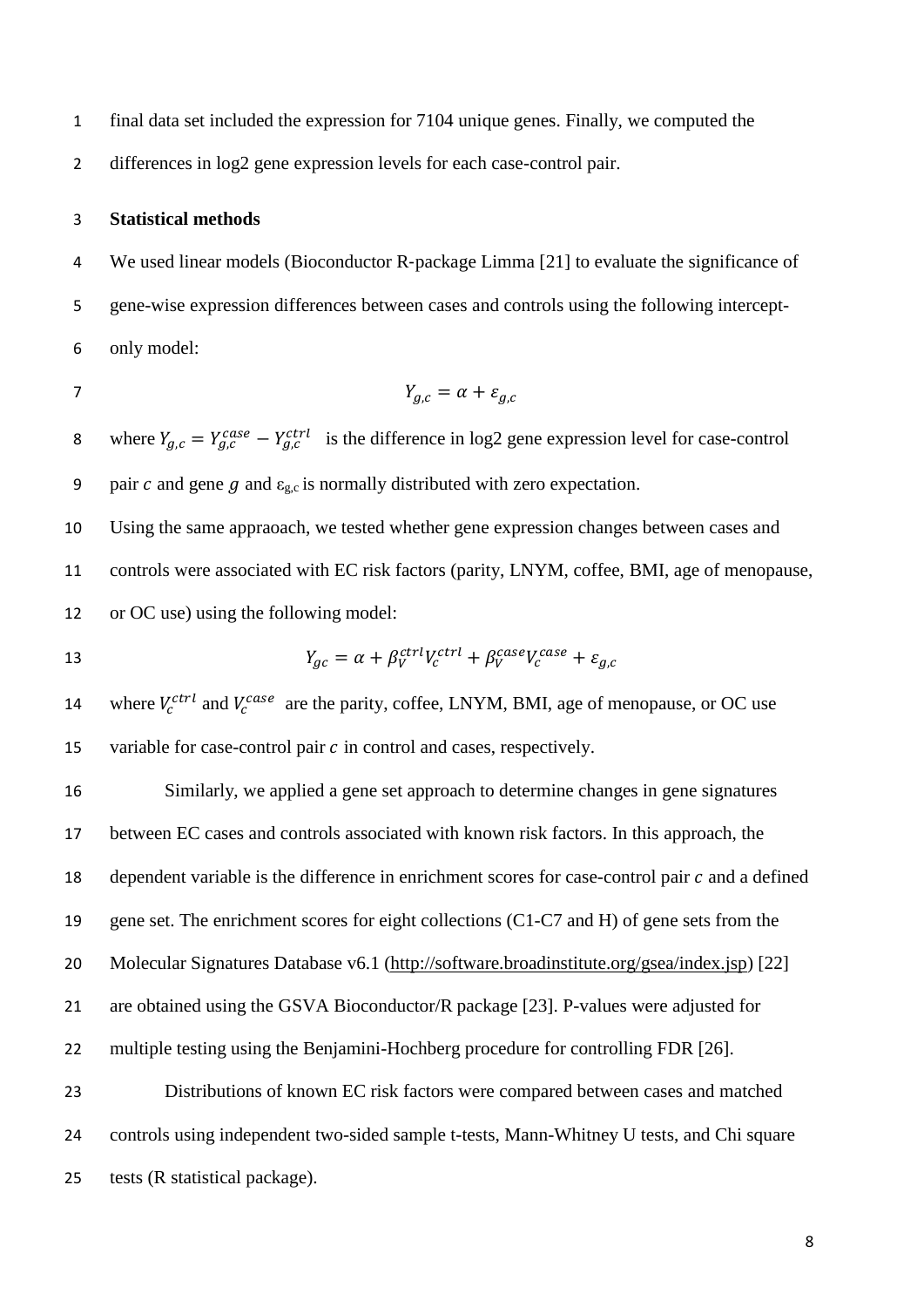#### **Ethics Statement**

 The NOWAC study was approved by the Norwegian Data Inspectorate and the Regional Ethical Committee of North Norway (REK). The study was conducted in compliance with the Declaration of Helsinki and all participants gave written informed consent. The linkages of the NOWAC database to national registries such as the Cancer Registry of Norway and registries on death and emigration was approved by the Directorate of Health. The women were informed about these linkages. Furthermore, the collection and storing of human biological material was approved by the REK in accordance with the Norwegian Biobank Act. Women were informed in the letter of introduction that the blood samples would be used for gene expression analyses.

#### **Results**

#### **Study population**

 In total, blood gene expression profiles were analyzed from 79 women diagnosed with EC after blood collection and 79 women, matched by year of birth and time of blood sampling, who did not receive any cancer diagnosis within the same interval after blood collection. There was no significant difference in age, menarche onset, and number of children between the two groups (Table 1). In both group, about half of the women were premenopausal. In general, cases had later occurrence of menopause compared to controls. Additionally, we observed a difference in LNYM with trend towards increase in cases. In our study, cumulative breastfeeding duration was the lowest in controls. This can be explained by a large spread in 22 reported time of breastfeeding by women with EC. There were more OC users among cases. Our study population was overweight, particularly, 64.6% of women with EC diagnosis had BMI >25. Controls drank slightly more coffee.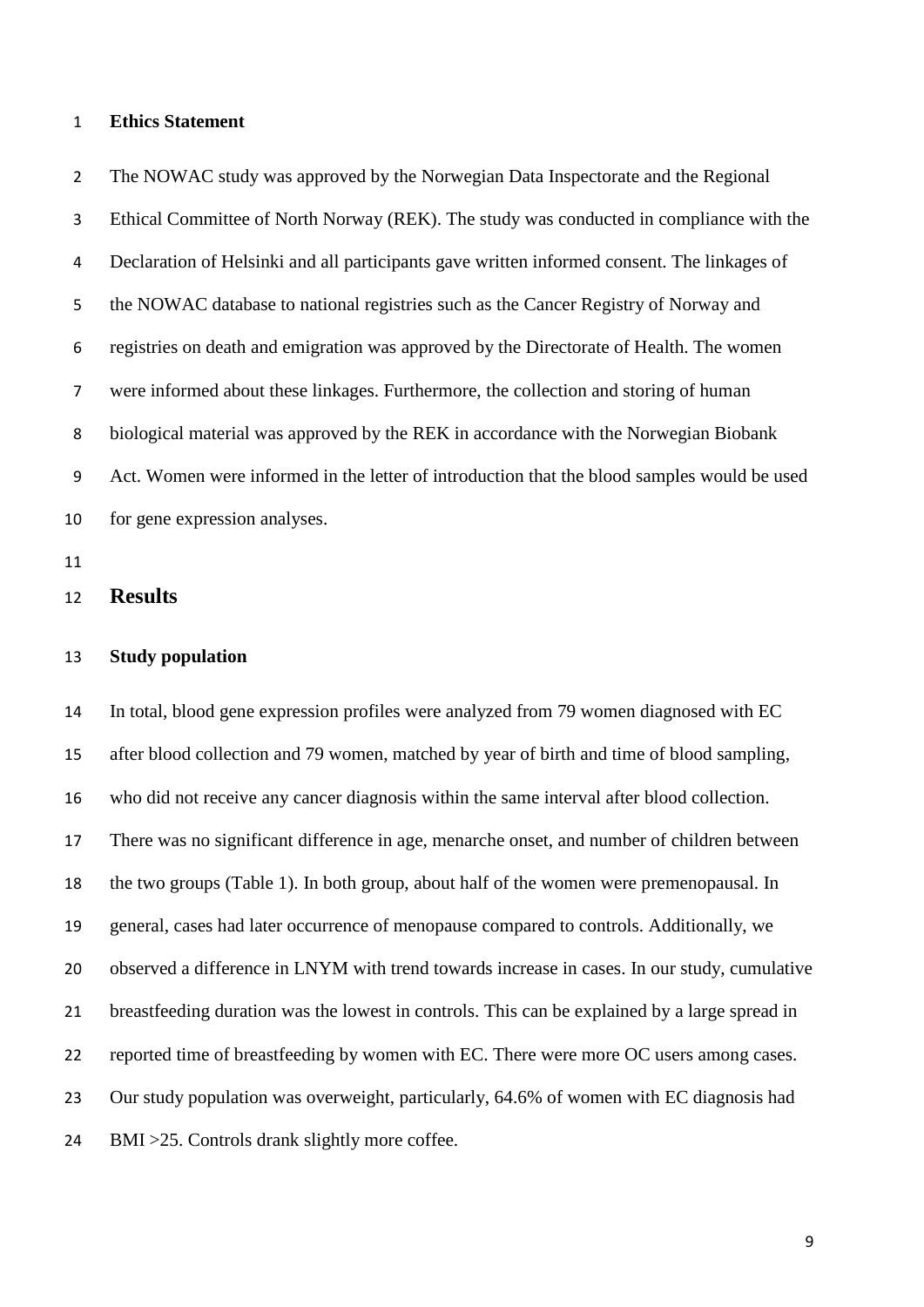# **Differential blood gene expression profiles associated with EC diagnosis and risk factors in cases and controls**

 After preprocessing, the study dataset included expression values for 7104 genes. In overall analysis we were unable to identify any significant differences in gene expression profiles between cases and controls. The same negative result was obtained when we performed separate analysis for each year before diagnosis.

 Then, we tested the hypothesis that the expression of some genes in the blood of either cases or controls might be influenced by a set of variables modulating EC risk. Among the cases, there was no relationship between any of the variables used and log gene expression. In controls, we observed no differentially expressed genes when using a model that included either of the following: coffee consumption, age of menopause, use of OC. Variations in BMI and number of pregnancies had the strongest impact on the gene expression in controls. Increasing parity was related to expression differences of 1379 genes (FDR 20%). Higher BMI altered the expression of 8, 17, and 27 genes at FDR 10%, 15%, and 20% respectively. Of note, for both BMI and parity, the major number of top 10 genes were downregulated (Table 2).

#### **Gene set enrichment analysis**

For GSEA, we used all collections available at MSigDB (Molecular Signatures Database,

[http://software.broadinstitute.org/gsea/index.jsp\)](http://software.broadinstitute.org/gsea/index.jsp) [27]. In women diagnosed with EC, totally,

we identified 3 significantly enriched gene sets (FDR 20%), of which 1 was parity-associated;

21 1 was enriched along with BMI increase, and 1 was linked to the use of OC (Table S1).

Among the controls, GSEA revealed 2415 enriched gene sets (FDR 20%), where 2407 were

attributed to parity (Figure 2). Remarkably, the biggest part of these gene sets (786 at FDR

15% and 1184 at FDR 20%) were from C7 collection (immunologic gene sets).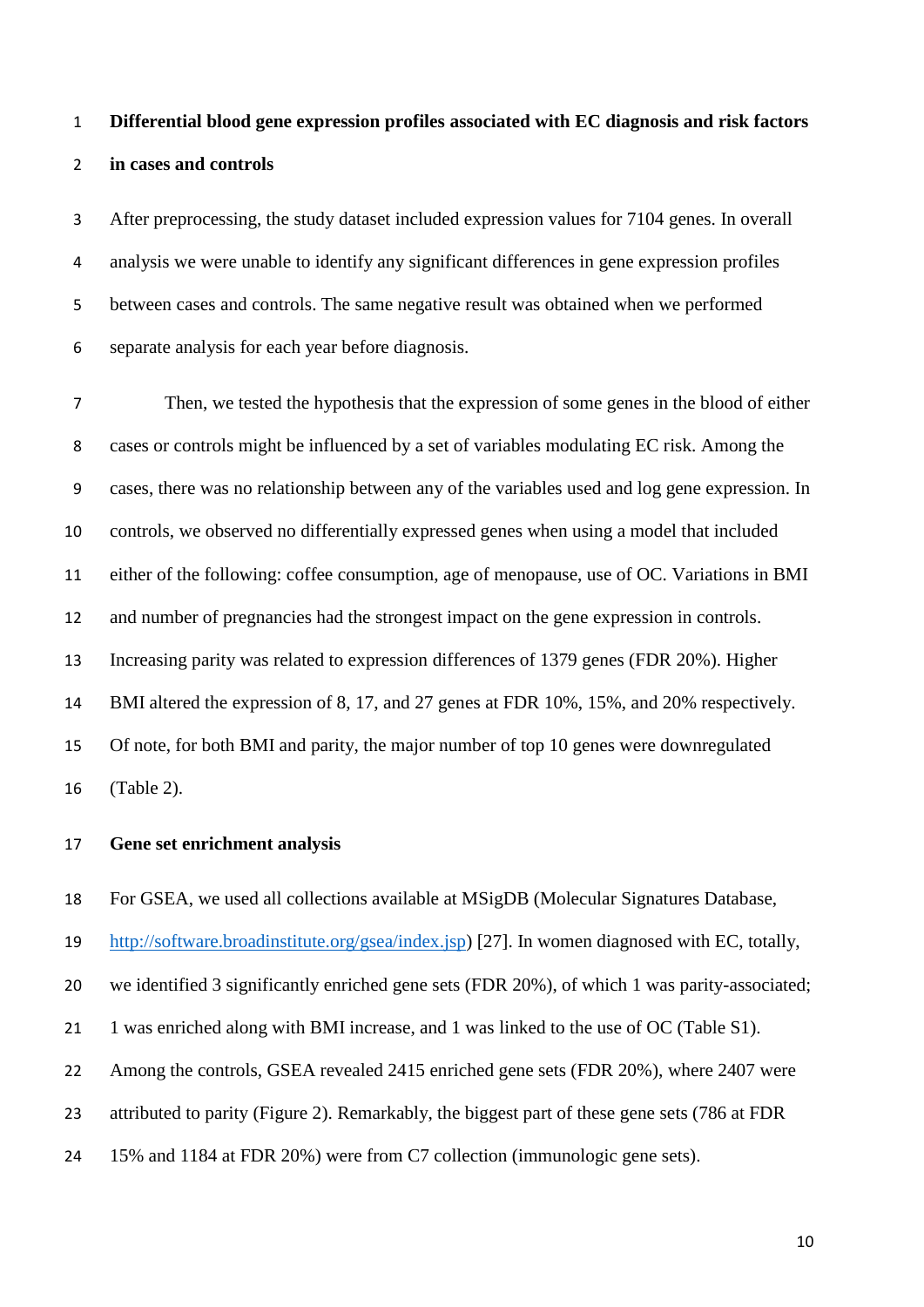#### **Discussion**

 In a large prospective cohort, we studied the possibility to trace blood gene expression changes prior EC diagnosis. We did not observe any significant differences in expression signatures between cancer-free controls and women with EC when compared directly. Interestingly, BMI and parity, also known to be associated with EC incidence, were associated with significant changes in blood expression profiles in controls but not in cases. To our knowledge, this is the first study demonstrating pre-diagnostic blood gene expression differences between EC cases and matched controls utilizing systems epidemiology approach.

 Association between high BMI and increased risk of EC development is well established [28]. Moreover, overweight patients with EC have higher risk of death with relative risk up to 6.25 in patients with BMI>40 compared to normal weight women [29]. The main obesity-associated pathways contributing to EC development include augmented estrogen and estrogen metabolites synthesis, presence of chronic inflammation, and insulin resistance [28]. In our single gene analysis, unexpectedly, we did not observed changes in expression associated with BMI increase in EC cases. In turn, we observed a number of genes demonstrating differential expression in controls. This finding might be explained by the fact that the difference in BMI between cases and controls in the study cohort was modest (Table 1). In GSEA, we identified 3 significantly enriched gene sets from C2 collection (1 in cases and 2 in controls), and 1 gene set from H collection. Notably,

 "HALLMARK\_TGF\_BETA\_SIGNALING" gene set from H collection was enriched when the BMI of controls increased. This finding is in line with other studies demonstrating the involvement of disturbed TGFβ signaling in EC development and progression [30, 31].

 Not surprisingly, the major disparity on both single gene and gene sets levels in our study was connected to the number of pregnancies. There is a large body of evidence showing the negative correlation between parity and risk of EC [32-34]. However, recent meta-analysis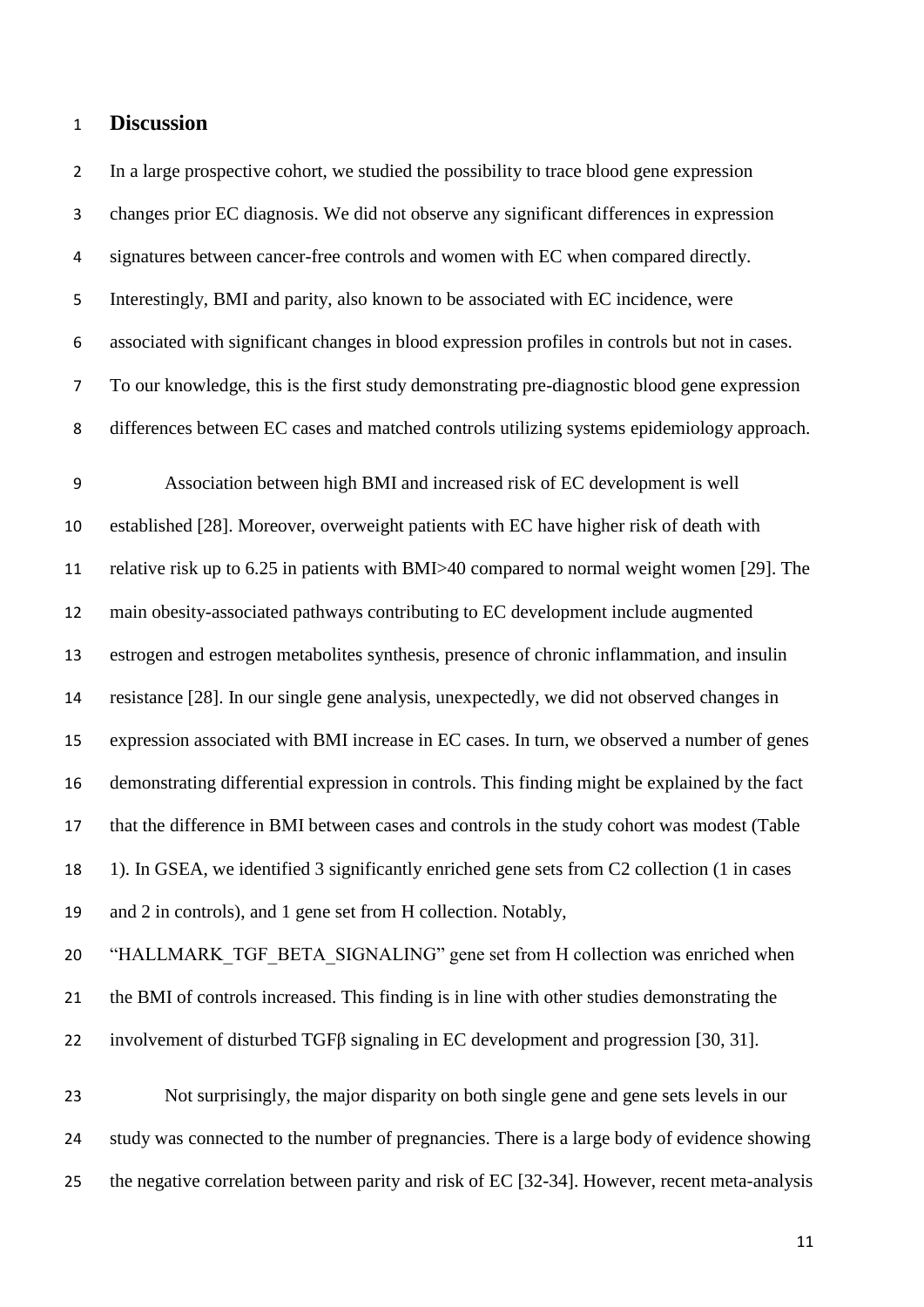report nonlinear association between number of children and RR [5]. Indeed, in the entire 2 NOWAC cohort, we found decrease in EC incidence rate in women with 1, 2 or 3 children compared to nulliparous (Figure S1). The elevated incidence rate of EC in women with 4 and more children is attributed to the low number of women with high number of pregnancies in the cohort and, therefore, limited sample size. Similar observations were reported by other studies [33]. Reduced time of estrogen exposure with increased parity is considered a major protective mechanism [35]. Additionally, shedding of the endometrium resulting in mechanical elimination of potentially premalignant cells is well described [5]. In the current study, we observed significant enrichment of a large number of immunologic gene sets (C7 collection in MSigDB) in controls with growing number of parities. Based on this finding, it is possible to assume that changes in the immune system associated with pregnancy may be yet another explanation of parity-dependent protection against EC. Moreover, this protective effect grows cumulatively with every new child. Previously, our group published similar observations on parity and BC protection in a larger cohort (article in press). Nevertheless, taking into account the complexity of gene sets data, limited sample size, and per se explorative design of this study, it is impossible to provide clear hypothesis on how the immune system changes in pregnancy contribute to EC protection. Therefore, further studies using both laboratory and epidemiologic design, which address the long-term effects of immune processes on endometrial tumorigenesis, are warranted.

20 In cases, only "HALLMARK\_DNA\_REPAIR" gene set was significantly associated with high parity (FDR 10%). Alterations in DNA repair machinery are well known to play a major role in EC carcinogenesis [36]. Thus, it is possible to hypothesize that mutations influencing DNA repair mechanisms could abrogate protective effect of parity on EC and lead to cancer development even in women who have given several births.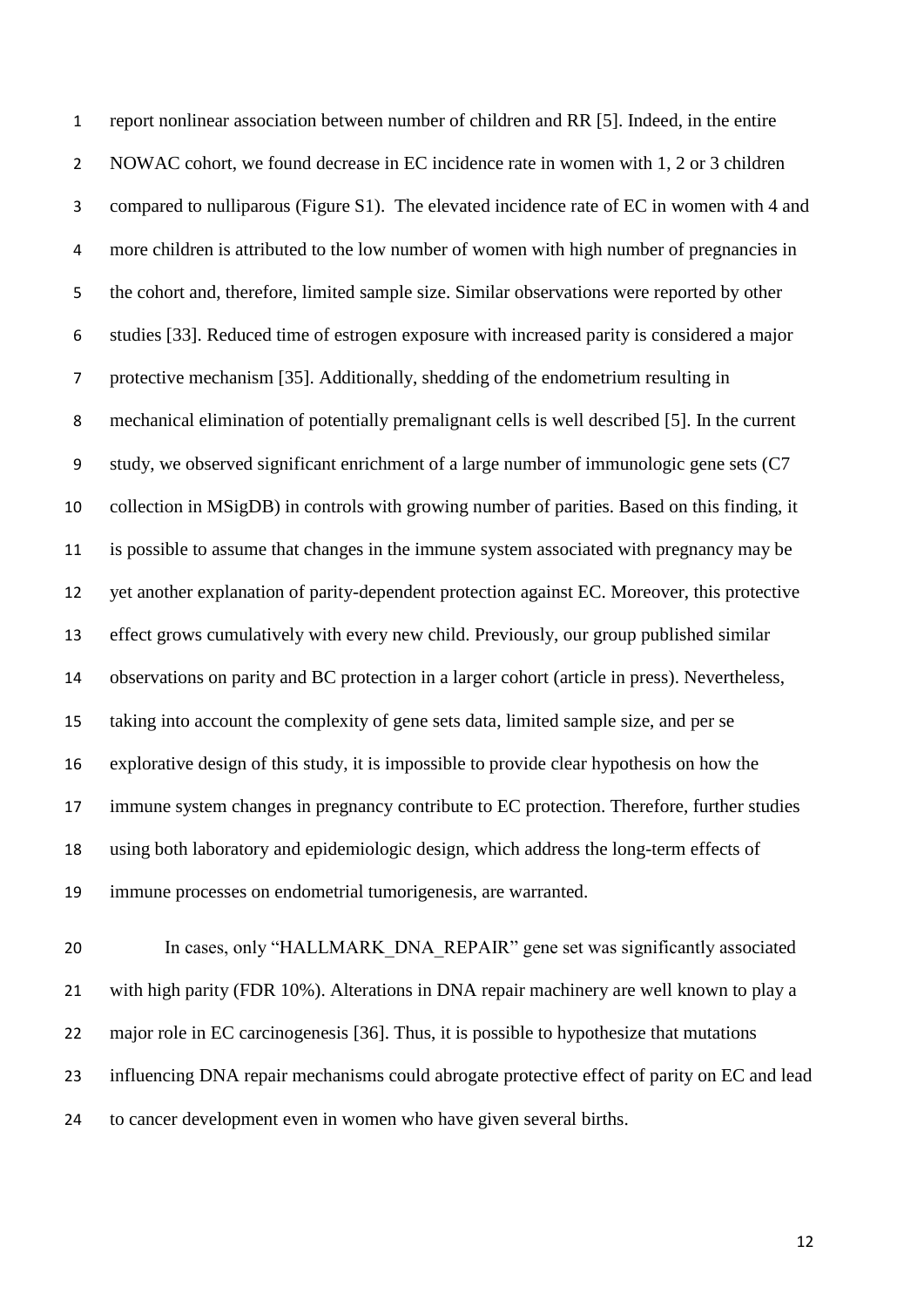| $\mathbf{1}$   | In current work, other factors with published evidences of involvement in EC               |
|----------------|--------------------------------------------------------------------------------------------|
| $\overline{2}$ | development had relatively week impact on pre-diagnostic blood gene expression.            |
| $\mathsf 3$    | It has been demonstrated in NOWAC and by others that increased coffee consumption          |
| 4              | inversely associated with EC risk [9, 17]. Here we identified one significant gene set     |
| 5              | "HALLMARK IL2 STAT5 SIGNALING" (FDR 20%) related to coffee drinking in                     |
| 6              | controls. Recently, Gotthardt and co-authors demonstrated that maintenance of stable STAT5 |
| 7              | level is necessary for tumor surveillance by NK cells [37]. STAT5 depleted NKs were shown  |
| 8              | to promote tumor development. Hence, impact of coffee compounds on STAT5 metabolism        |
| 9              | in immune cells can be an additional biologic substrate of protective functions.           |
| 10             | In OC users among cases, we revealed significant enrichment of                             |
| 11             | "REACTOME_HYALURONAN_METABOLISM" gene set (FDR 20%). Interestingly,                        |
| 12             | despite the low significance level, second gene set from the top                           |
| 13             | "REACTOME HYALURONAN UPTAKE AND DEGRADATION" was also related to                           |
| 14             | hyaluronic acid metabolism. Elevated levels of hyaluronic acid in both tumor tissue and    |
| 15             | serum have been demonstrated to be involved in EC progression [38, 39]. Therefore,         |
| 16             | monitoring of hyaluronan in the blood of women using OC might be a valuable tool in        |
| 17             | endometrial cancer screening.                                                              |
| 18             | To what extent circulating blood cells can reflect processes that occur in tumors is still |
| 19             | an open question. Being an easily accessible tissue, blood may serve as an ideal tool for  |

 an open question. Being an easily accessible tissue, blood may serve as an ideal tool for disease prognosis, monitoring and assessment of the treatment. In this work, we attempted to discover gene expression changes in circulating cells that can be identified long before diagnosis of EC. It is important to emphasize that findings reported here need further investigation as most of the information available on role of different genes in tumorigenesis is based on tissue studies and, therefore, cannot be entirely extrapolated to the blood cells.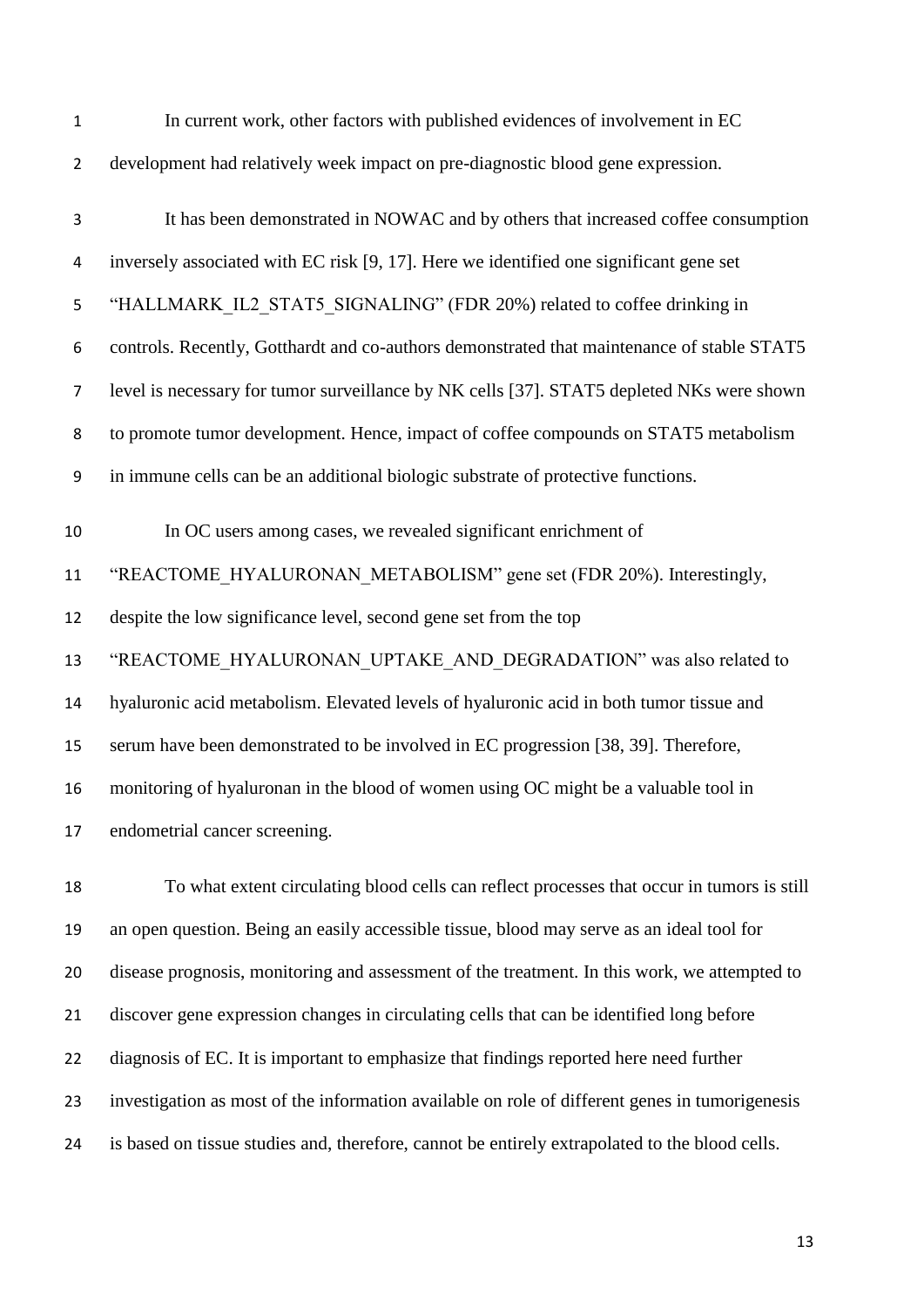The main strengths of the study include prospective design, population representativeness of the cohort, complete information on cancer status, emigration and mortality obtained from national registries. The systems approach of testing epidemiologic data in the sub cohort using gene expression profiles reduces the probability of false positive findings.

6 Relatively small sample size and the lack of a common algorithm for the gene

7 expression analysis are limitations of this work. In addition, FDR levels we accepted were

8 higher than recommended but this can be justified by relatively small sample size and low p-

9 values of genes and gene sets included.

10 In conclusion, we identified a number of differences in gene set enrichment profiles

11 between cancer-free women and women with EC prior diagnosis in relation to known risk

12 factors for EC. We believe that this integrated analysis may provide a promising background

13 for developing a new multilevel prediction model of EC risk at population level. However,

- 14 this approach should be further tested in a bigger sample size and in different populations.
- 15

### 16 **References:**

- 17 [1] Ferlay J, Soerjomataram I, Dikshit R, Eser S, Mathers C, Rebelo M, Parkin DM, Forman D and Bray F.<br>18 Cancer incidence and mortality worldwide: sources, methods and major patterns in GLOBOCAN 2012. 18 Cancer incidence and mortality worldwide: sources, methods and major patterns in GLOBOCAN 2012.<br>19 Int J Cancer 2015; 136: E359-386. 19 Int J Cancer 2015; 136: E359-386.<br>20 [2] Cancer in Norway 2016. Cancer R
- 20 [2] Cancer in Norway 2016. Cancer Registry of Norway.<br>21 https://www.kreftregisteret.no/globalassets/cancer-in-
- 21 [https://www.kreftregisteret.no/globalassets/cancer-in-norway/2016/cin-2106-070218.pdf.](https://www.kreftregisteret.no/globalassets/cancer-in-norway/2016/cin-2106-070218.pdf)<br>22 [3] Torre LA, Siegel RL, Ward EM and Jemal A. Global Cancer Incidence and Mortality Rat
- 22 [3] Torre LA, Siegel RL, Ward EM and Jemal A. Global Cancer Incidence and Mortality Rates and Trends-<br>23 An Undate. Cancer Epidemiol Biomarkers Prev 2016: 25: 16-27. 23 -An Update. Cancer Epidemiol Biomarkers Prev 2016; 25: 16-27.<br>24 [4] Lortet-Tieulent J, Ferlay J, Bray F and Jemal A. International Patte
- 24 [4] Lortet-Tieulent J, Ferlay J, Bray F and Jemal A. International Patterns and Trends in Endometrial<br>25 Cancer Incidence, 1978-2013. J Natl Cancer Inst 2017; 25 Cancer Incidence, 1978-2013. J Natl Cancer Inst 2017;<br>26 [5] Doepke M. Accounting for fertility decline during the tr
- 26 [5] Doepke M. Accounting for fertility decline during the transition to growth. Journal of Economic Growth 2004; 9: 347–383. 27 Growth 2004; 9: 347–383.<br>28 [6] O'Mara TA, Zhao M and S
- 28 [6] O'Mara TA, Zhao M and Spurdle AB. Meta-analysis of gene expression studies in endometrial cancer<br>29 identifies gene expression profiles associated with aggressive disease and patient outcome. Sci Rep 29 identifies gene expression profiles associated with aggressive disease and patient outcome. Sci Rep 2016: 6: 36677. 30 2016; 6: 36677.<br>31 [7] Saghir FS, Rose
- 31 [7] Saghir FS, Rose IM, Dali AZ, Shamsuddin Z, Jamal AR and Mokhtar NM. Gene expression profiling<br>32 and cancer-related pathways in type I endometrial carcinoma. Int J Gynecol Cancer 2010; 20: 724-731 and cancer-related pathways in type I endometrial carcinoma. Int J Gynecol Cancer 2010; 20: 724-731. 33 [8] Sung CO and Sohn I. The expression pattern of 19 genes predicts the histology of endometrial carcinoma. Sci Rep 2014; 4: 5174. carcinoma. Sci Rep 2014; 4: 5174.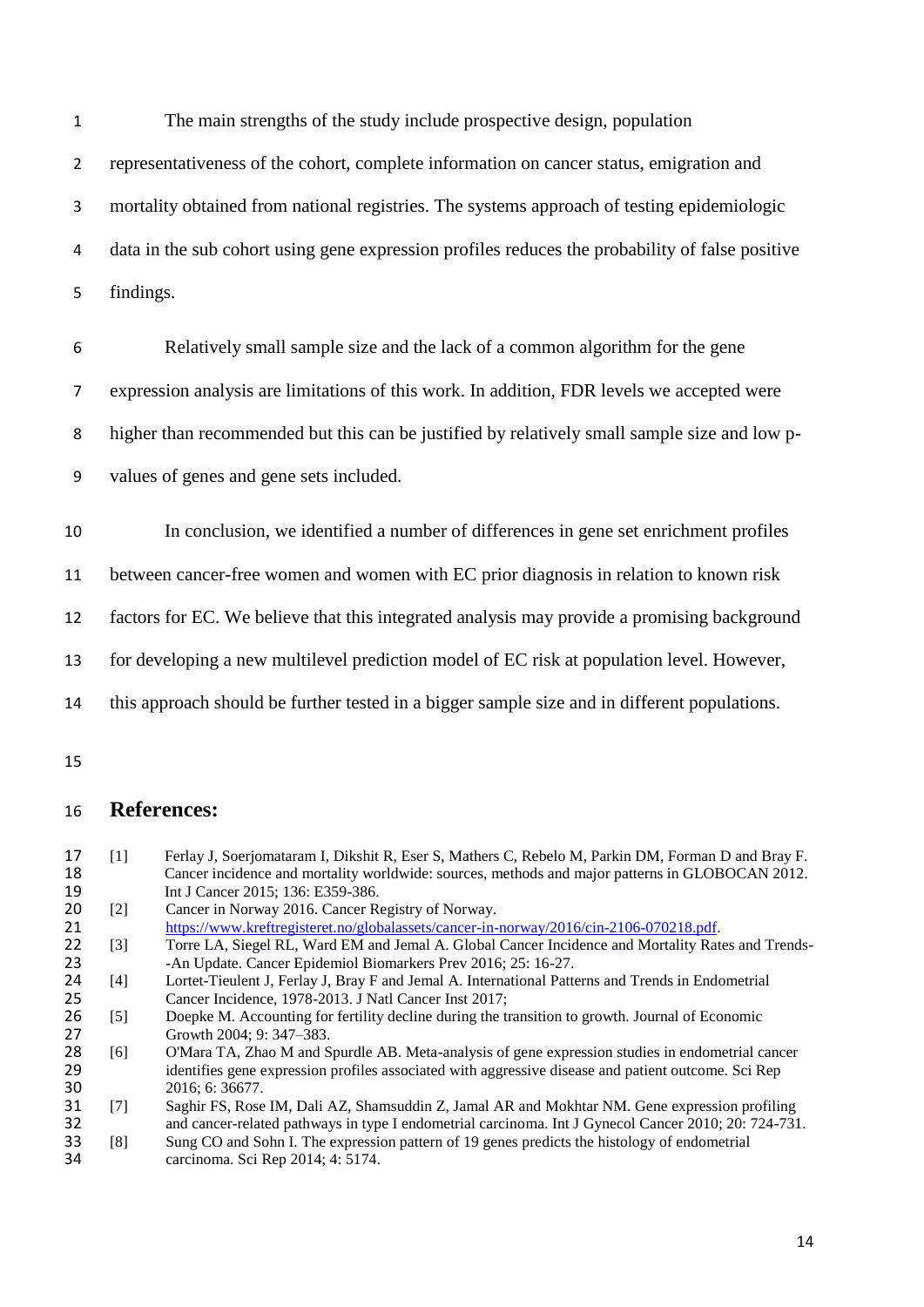1 [9] Dumeaux V, Fjukstad B, Fjosne HE, Frantzen JO, Holmen MM, Rodegerdts E, Schlichting E, 2 Borresen-Dale AL, Bongo LA, Lund E and Hallett M. Interactions between the tumor and the blood<br>3 systemic response of breast cancer patients. PLoS Comput Biol 2017; 13: e1005680. 3 systemic response of breast cancer patients. PLoS Comput Biol 2017; 13: e1005680.<br>
4 [10] Dumeaux V, Olsen KS, Nuel G, Paulssen RH, Borresen-Dale AL and Lund E. Decip 4 [10] Dumeaux V, Olsen KS, Nuel G, Paulssen RH, Borresen-Dale AL and Lund E. Deciphering normal<br>5 blood gene expression variation--The NOWAC postgenome study. PLoS Genet 2010; 6: e1000873. 5 blood gene expression variation--The NOWAC postgenome study. PLoS Genet 2010; 6: e1000873.<br>
[11] Breast cancer paper 6 [11] Breast cancer paper<br>7 [12] Lund E and Dumeau 7 [12] Lund E and Dumeaux V. Systems epidemiology in cancer. Cancer Epidemiol Biomarkers Prev 2008; 8 17: 2954-2957.<br>9 [13] Lund E. Holder 9 [13] Lund E, Holden L, Bovelstad H, Plancade S, Mode N, Gunther CC, Nuel G, Thalabard JC and Holden M. A new statistical method for curve group analysis of longitudinal gene expression data illustrated for 10 M. A new statistical method for curve group analysis of longitudinal gene expression data illustrated for<br>11 breast cancer in the NOWAC postgenome cohort as a proof of principle. BMC Med Res Methodol 11 breast cancer in the NOWAC postgenome cohort as a proof of principle. BMC Med Res Methodol<br>12 16: 16: 28. 12 2016; 16: 28.<br>13 [14] Lund E, Dum 13 [14] Lund E, Dumeaux V, Braaten T, Hjartaker A, Engeset D, Skeie G and Kumle M. Cohort profile: The<br>14 Norwegian Women and Cancer Study--NOWAC--Kvinner og kreft. Int J Epidemiol 2008: 37: 36-41. 14 Norwegian Women and Cancer Study--NOWAC--Kvinner og kreft. Int J Epidemiol 2008; 37: 36-41.<br>15 [15] Lund E. Kumle M. Braaten T. Hiartaker A. Bakken K. Eggen E and Gram TI. External validity in a [15] Lund E, Kumle M, Braaten T, Hjartaker A, Bakken K, Eggen E and Gram TI. External validity in a 16 population-based national prospective study--the Norwegian Women and Cancer Study (NOWAC). 17 Cancer Causes Control 2003; 14: 1001-1008.<br>18 [16] Gavrilyuk O. Braaten T. Weiderpass E. Licai 18 [16] Gavrilyuk O, Braaten T, Weiderpass E, Licaj I and Lund E. Lifetime number of years of menstruation<br>19 as a risk index for postmenopausal endometrial cancer in the Norwegian Women and Cancer Study. 19 as a risk index for postmenopausal endometrial cancer in the Norwegian Women and Cancer Study.<br>20 Acta Obstet Gynecol Scand 2018. 20 Acta Obstet Gynecol Scand 2018. 21 [17] Bovelstad H, Holsbo E, Bongo L and Lund E. A Standard Operating Procedure For Outlier Removal In<br>22 Large-Sample Epidemiological Transcriptomics Datasets. bioRxiv 2017: 22 Large-Sample Epidemiological Transcriptomics Datasets. bioRxiv 2017;<br>23 https://doi.org/10.1101/144519. 23 https://doi.org/10.1101/144519.<br>24 [18] Shi W, Oshlack A and Smyth G 24 [18] Shi W, Oshlack A and Smyth GK. Optimizing the noise versus bias trade-off for Illumina whole<br>25 eenome expression BeadChips. Nucleic Acids Res 2010; 38: e204. 25 genome expression BeadChips. Nucleic Acids Res 2010; 38: e204.<br>26 [19] Lin SM, Du P, Huber W and Kibbe WA. Model-based variance-sta 26 [19] Lin SM, Du P, Huber W and Kibbe WA. Model-based variance-stabilizing transformation for Illumina 27 microarray data. Nucleic Acids Res 2008; 36: e11.<br>28 [20] Du P, Feng G, Kibbe W and Lin S. lumiHumanIDN 28 [20] Du P, Feng G, Kibbe W and Lin S. lumiHumanIDMapping: Illumina Identifier mapping for Human. R package version 1.10.1. 2016. 29 package version 1.10.1. 2016.<br>30 [21] Smyth GK, Linear Models and 30 [21] Smyth GK. Linear Models and Empirical Bayes Methods for Assessing Differential Expression in<br>31 Microarray Experiments. Statistical Applications in Genetics and Molecular Biology 2004; 3: 1-25 31 Microarray Experiments. Statistical Applications in Genetics and Molecular Biology 2004; 3: 1-25.<br>32 [22] Subramanian A, Tamayo P, Mootha VK, Mukherjee S, Ebert BL, Gillette MA, Paulovich A, Pomer 32 [22] Subramanian A, Tamayo P, Mootha VK, Mukherjee S, Ebert BL, Gillette MA, Paulovich A, Pomeroy<br>33 [22] SL, Golub TR, Lander ES and Mesirov JP. Gene set enrichment analysis: a knowledge-based approach 33 SL, Golub TR, Lander ES and Mesirov JP. Gene set enrichment analysis: a knowledge-based approach<br>34 for interpreting genome-wide expression profiles. Proc Natl Acad Sci U S A 2005: 102: 15545-15550. 34 for interpreting genome-wide expression profiles. Proc Natl Acad Sci U S A 2005; 102: 15545-15550.<br>35 [23] Hänzelmann S, Castelo R and Guinney J. GSVA: gene set variation analysis for microarray and RNA-Hänzelmann S, Castelo R and Guinney J. GSVA: gene set variation analysis for microarray and RNA-36 Seq data. BMC Bioinformatics 2013; 14: 7.<br>37 [24] Reiner A, Yekutieli D and Benjamini Y. Ide 37 [24] Reiner A, Yekutieli D and Benjamini Y. Identifying differentially expressed genes using false discovery<br>38 rate controlling procedures. Bioinformatics 2003: 19: 368-375. 38 rate controlling procedures. Bioinformatics 2003; 19: 368-375.<br>39 [28] Onstad MA, Schmandt RE and Lu KH. Addressing the Role of 39 [28] Onstad MA, Schmandt RE and Lu KH. Addressing the Role of Obesity in Endometrial Cancer Risk,<br>40 Prevention, and Treatment. J Clin Oncol 2016; 34: 4225-4230. 40 Prevention, and Treatment. J Clin Oncol 2016; 34: 4225-4230.<br>41 [29] Calle EE, Rodriguez C, Walker-Thurmond K and Thun MJ. Ov [29] Calle EE, Rodriguez C, Walker-Thurmond K and Thun MJ. Overweight, obesity, and mortality from 42 cancer in a prospectively studied cohort of U.S. adults. N Engl J Med 2003; 348: 1625-1638.<br>43 [30] Li Q. Transforming growth factor beta signaling in uterine development and function. J Anim 43 [30] Li Q. Transforming growth factor beta signaling in uterine development and function. J Anim Sci 44 Biotechnol 2014; 5: 52.<br>45 [31] Piestrzeniewicz-Ulanska 45 [31] Piestrzeniewicz-Ulanska D, Brys M, Semczuk A, Rechberger T, Jakowicki JA and Krajewska WM. 46 TGF-beta signaling is disrupted in endometrioid-type endometrial carcinomas. Gynecol Oncol 2004; 47 95: 173-180.<br>48 [32] Kvale G, Het 48 [32] Kvale G, Heuch I and Ursin G. Reproductive factors and risk of cancer of the uterine corpus: a prospective study. Cancer Res 1988: 48: 6217-6221. 49 prospective study. Cancer Res 1988; 48: 6217-6221.<br>50 [33] Dossus L, Allen N, Kaaks R, Bakken K, Lund E, Tio 50 [33] Dossus L, Allen N, Kaaks R, Bakken K, Lund E, Tjonneland A, Olsen A, Overvad K, Clavel-Chapelon<br>51 F, Fournier A, Chabbert-Buffet N, Boeing H, Schutze M, Trichopoulou A, Trichopoulos D, Lagiou P, 51 F, Fournier A, Chabbert-Buffet N, Boeing H, Schutze M, Trichopoulou A, Trichopoulos D, Lagiou P,<br>52 Palli D. Krogh V, Tumino R, Vineis P, Mattiello A, Bueno-de-Mesquita HB, Onland-Moret NC. 52 Palli D, Krogh V, Tumino R, Vineis P, Mattiello A, Bueno-de-Mesquita HB, Onland-Moret NC,<br>53 Peeters PH, Dumeaux V, Redondo ML, Duell E, Sanchez-Cantaleio E, Arriola L, Chirlaque MD. 53 Peeters PH, Dumeaux V, Redondo ML, Duell E, Sanchez-Cantalejo E, Arriola L, Chirlaque MD,<br>54 Ardanaz E, Manier J, Borgauist S, Lukanova A, Lundin E, Khaw KT, Wareham N, Key T, Chaie 54 Ardanaz E, Manjer J, Borgquist S, Lukanova A, Lundin E, Khaw KT, Wareham N, Key T, Chajes V, 55 Rinaldi S, Slimani N, Mouw T, Gallo V and Riboli E. Reproductive risk factors and endometrial 56 cancer: the European Prospective Investigation into Cancer and Nutrition. Int J Cancer 2010; 127: 442- 57 451. 58 [34] Schonfeld SJ, Hartge P, Pfeiffer RM, Freedman DM, Greenlee RT, Linet MS, Park Y, Schairer C, 59 Visvanathan K and Lacey JV, Jr. An aggregated analysis of hormonal factors and endometrial cancer 60 risk by parity. Cancer 2013; 119: 1393-1401.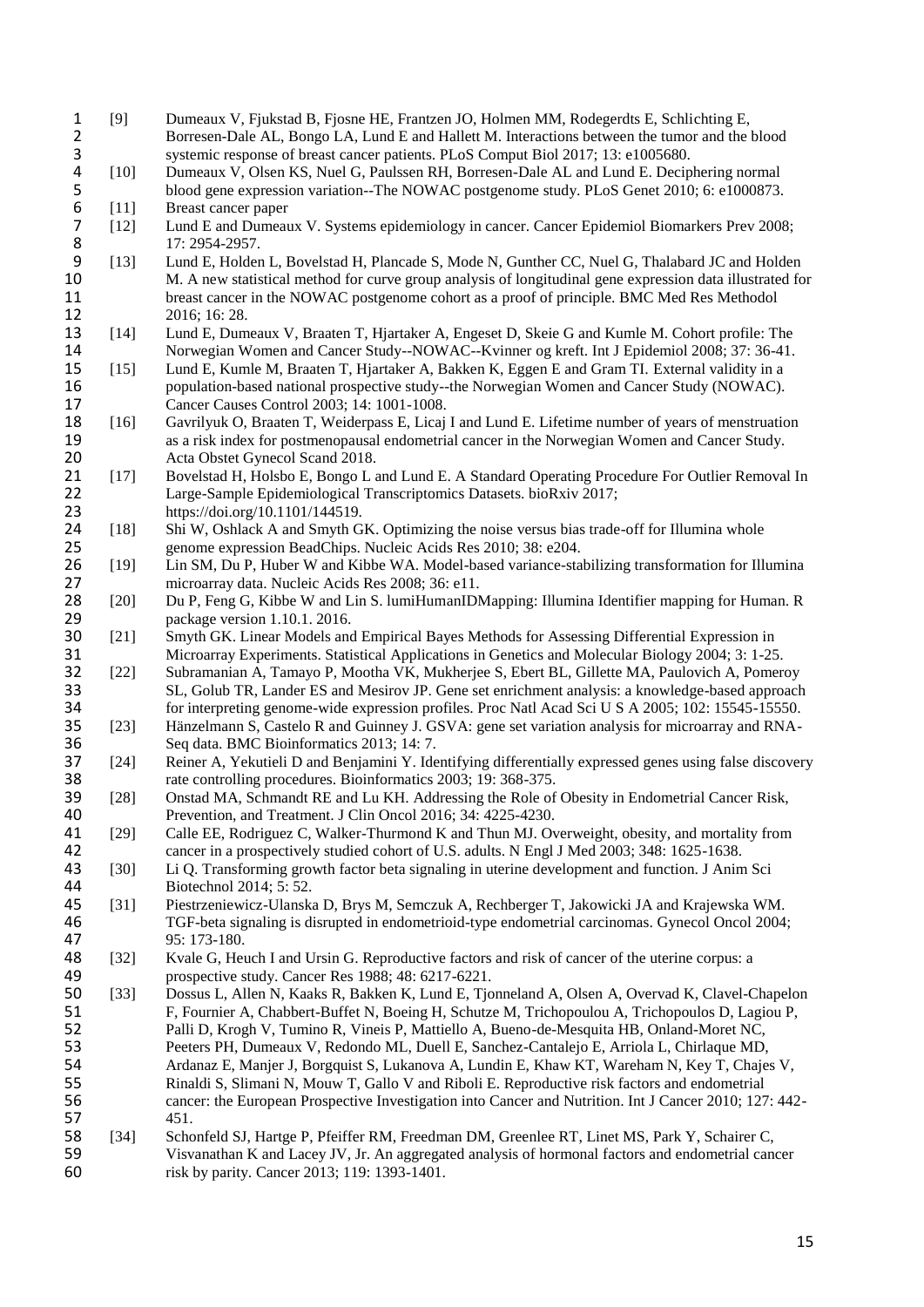- 1 [35] Chen Q, Tong M, Guo F, Lau S and Zhao M. Parity Correlates with the Timing of Developing<br>2 Endometrial Cancer, But Not Subtype of Endometrial Cancer. J Cancer 2015; 6: 1087-1092.<br>[36] Masuda K, Banno K, Yanokura M, Endometrial Cancer, But Not Subtype of Endometrial Cancer. J Cancer 2015; 6: 1087-1092.<br>
[36] Masuda K, Banno K, Yanokura M, Kobayashi Y, Kisu I, Ueki A, Ono A, Asahara N, Nomur
- 3 [36] Masuda K, Banno K, Yanokura M, Kobayashi Y, Kisu I, Ueki A, Ono A, Asahara N, Nomura H, Hirasawa A, Susumu N and Aoki D. Relationship between DNA Mismatch Repair Deficiency and Endometrial Cancer. Mol Biol Int 2011; Hirasawa A, Susumu N and Aoki D. Relationship between DNA Mismatch Repair Deficiency and 5 Endometrial Cancer. Mol Biol Int 2011; 2011: 256063.
- 6 [37] Gotthardt D, Putz EM, Grundschober E, Prchal-Murphy M, Straka E, Kudweis P, Heller G, Bago-7 Horvath Z, Witalisz-Siepracka A, Cumaraswamy AA, Gunning PT, Strobl B, Muller M, Moriggl R,<br>8 Stockmann C and Sexl V. STAT5 Is a Key Regulator in NK Cells and Acts as a Molecular Switch fi 8 Stockmann C and Sexl V. STAT5 Is a Key Regulator in NK Cells and Acts as a Molecular Switch from<br>9 Tumor Surveillance to Tumor Promotion. Cancer Discov 2016: 6: 414-429.
- 9 Tumor Surveillance to Tumor Promotion. Cancer Discov 2016; 6: 414-429.<br>10 [38] Paiva P, Van Damme MP, Tellbach M, Jones RL, Jobling T and Salamonse 10 [38] Paiva P, Van Damme MP, Tellbach M, Jones RL, Jobling T and Salamonsen LA. Expression patterns of hyaluronan, hyaluronan synthases and hyaluronidases indicate a role for hyaluronan in the 11 of hyaluronan, hyaluronan synthases and hyaluronidases indicate a role for hyaluronan in the progression of endometrial cancer. Gynecol Oncol 2005: 98: 193-202. 12 progression of endometrial cancer. Gynecol Oncol 2005; 98: 193-202.<br>13 [39] Yabushita H, Kishida T, Fusano K, Kanyama K, Zhuo L, Itano N, Kim
- 13 [39] Yabushita H, Kishida T, Fusano K, Kanyama K, Zhuo L, Itano N, Kimata K and Noguchi M. Role of hyaluronan and hyaluronan synthase in endometrial cancer. Oncol Rep 2005; 13: 1101-1105. hyaluronan and hyaluronan synthase in endometrial cancer. Oncol Rep 2005; 13: 1101-1105.
- 15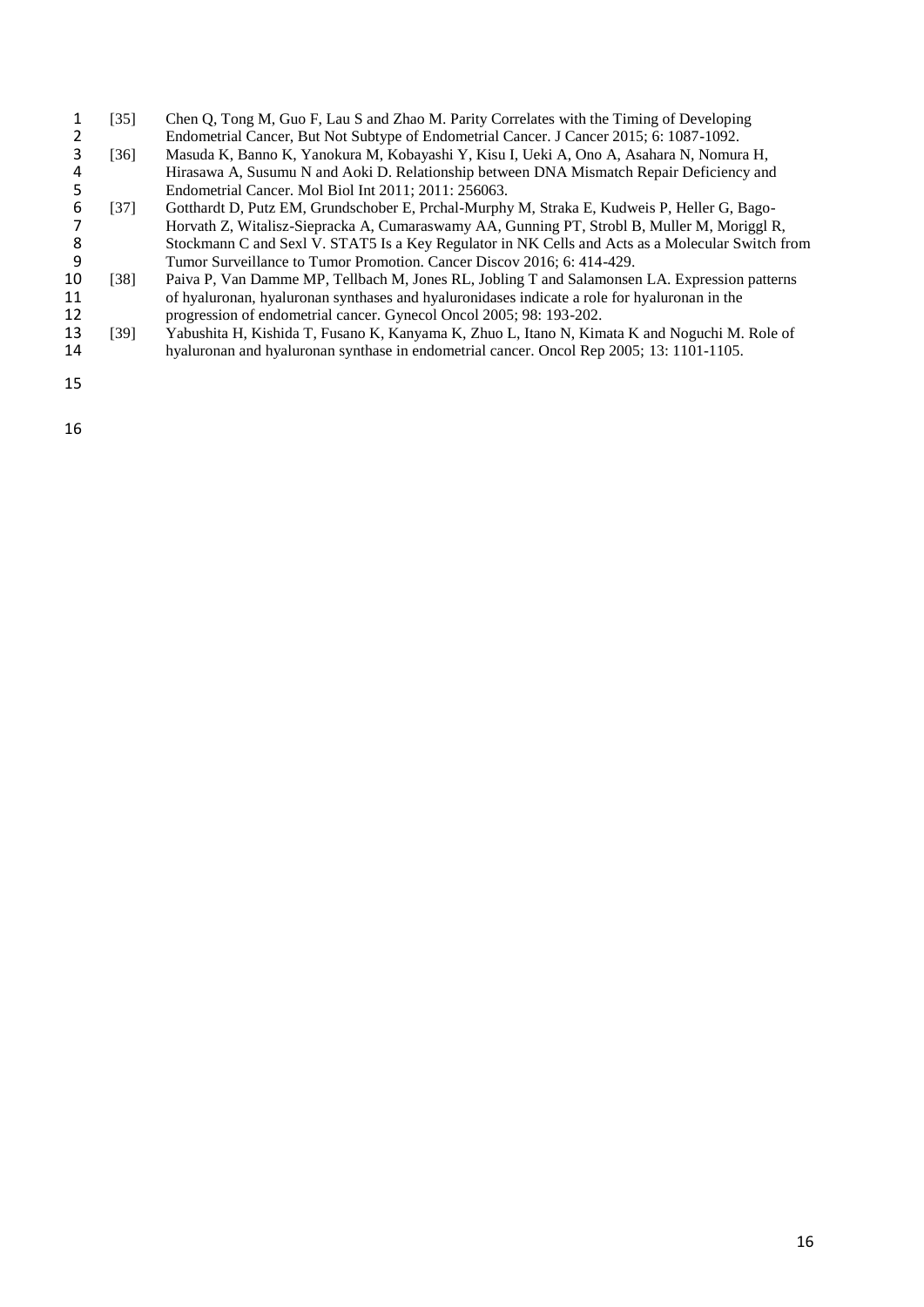#### **Figure 1. Study population.**



- **Notes**: a. Relative risk estimates of EC in the Norwegian Women and Cancer Study calculated
- using multivariable model adjusted for BMI, use of HRT, use of OC, smoking and alcohol
- consumtion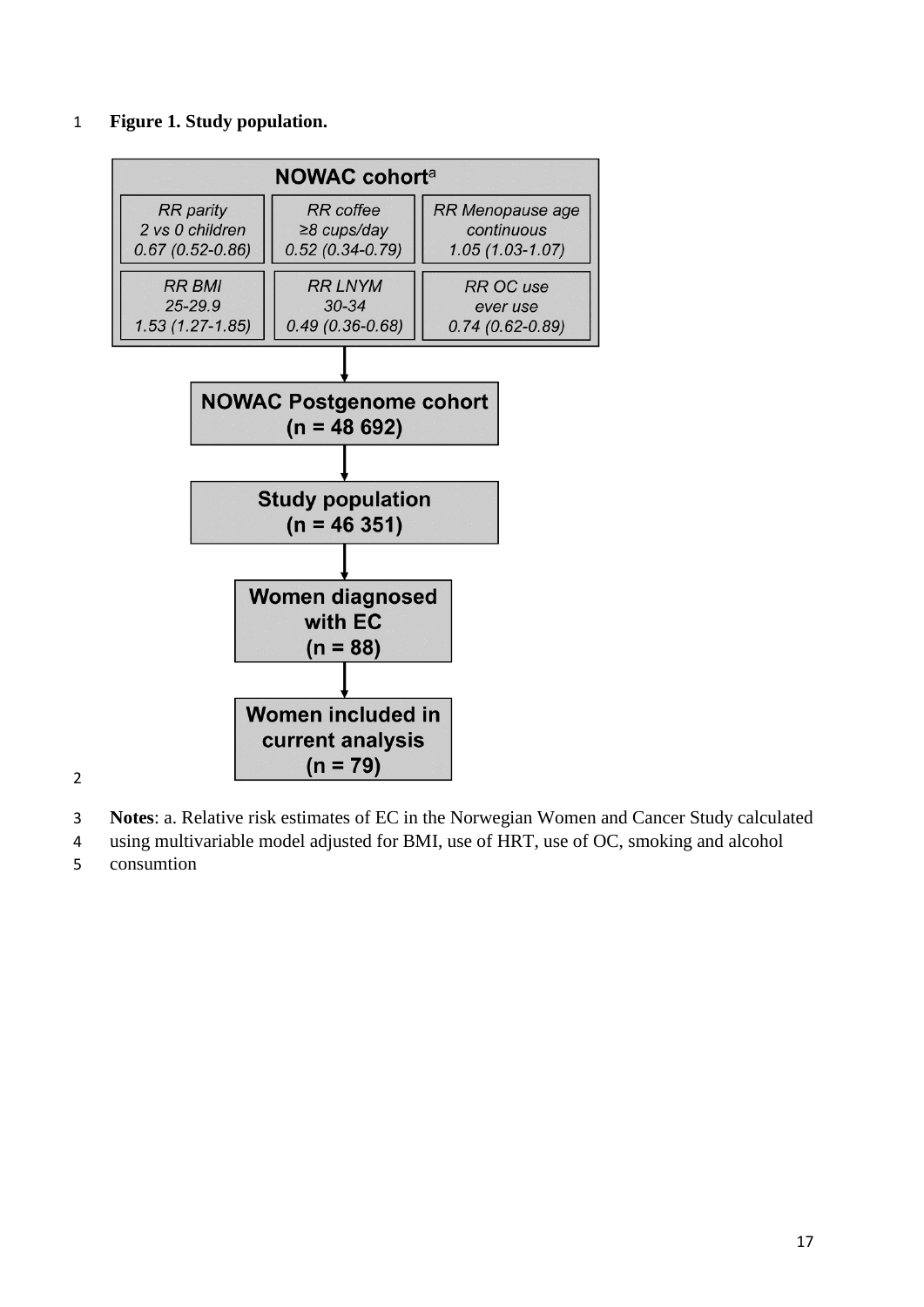**Figure 2. Number of significantly enriched gene sets in association with increasing** 

**parity.**

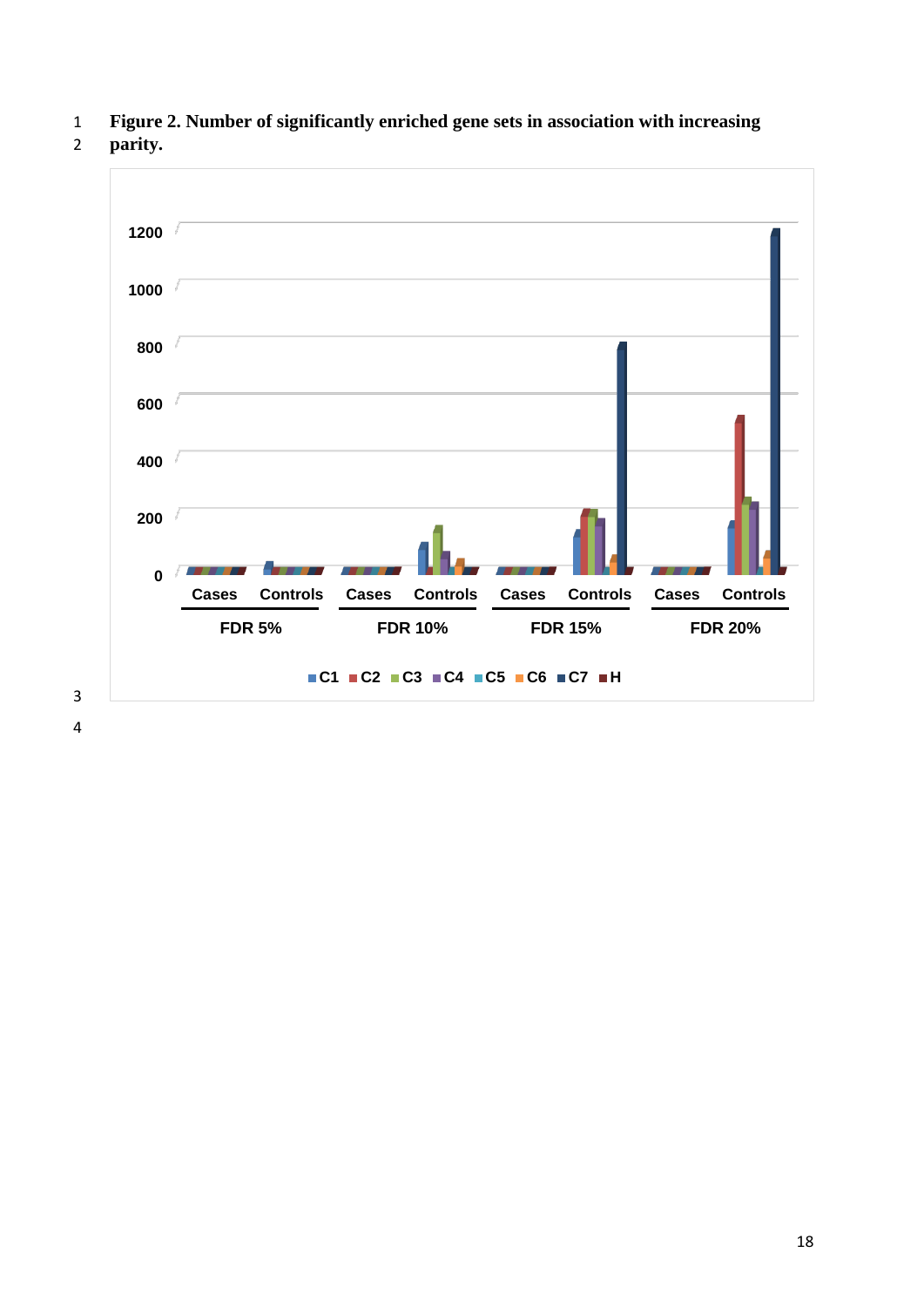|  |  |  |  |  |  |  |  | Table 1. Baseline characteristics of the study $(N = 79$ case/control pairs) |  |
|--|--|--|--|--|--|--|--|------------------------------------------------------------------------------|--|
|--|--|--|--|--|--|--|--|------------------------------------------------------------------------------|--|

| <b>Characteristics</b>               | <b>EC</b> cases | <b>Controls</b> |
|--------------------------------------|-----------------|-----------------|
| Age (mean, $\pm$ SE)                 | 49.3(6.3)       | 49.6(6.5)       |
| Menopausal status                    |                 |                 |
| Premenopausal                        | 38 (56 %)       | 41 (46 %)       |
| Postmenopausal                       | 30 (44 %)       | 49 (54 %)       |
| Age at menopause (mean, $\pm$ SE)    | 49.9 (4.2)      | 47.5(5.5)       |
| Age at menarche (mean, $\pm$ SE)     | 12.9(1.4)       | 13.2(1.3)       |
| Parity                               |                 |                 |
| $\overline{0}$                       | 8               | 8               |
| $\mathbf{1}$                         | 11              | 9               |
| $\overline{c}$                       | 38              | 35              |
| $\overline{3}$                       | 17              | 17              |
| $\overline{4}$                       | 5               | 9               |
| 5                                    | $\overline{0}$  | $\mathbf{1}$    |
| Cumulative duration of breastfeeding |                 |                 |
| $(\text{mean}, \pm SE)$              | 13.5(17.0)      | 10.4(7.2)       |
| Ever consumption of oral             |                 |                 |
| contraceptives (%)                   | 43%             | 30.7%           |
| <b>LNYM</b>                          |                 |                 |
| $<$ 25                               | 10.7%           | 15.4%           |
| $25-29$                              | 10.7%           | 14.1%           |
| 30-34                                | 36.0%           | 41.0%           |
| 35-39                                | 34.7%           | 26.9%           |
| $40+$                                | 8.0%            | 2.6%            |
| Body mass index (mean, $\pm$ SE)     | 27.5(5.4)       | 25.8(4.9)       |
| < 25(%)                              | 35.4%           | 58.2%           |
| $> 25$ (%)                           | 64.6%           | 41.8%           |
| Ever coffee consumption $(\%)$       | 92.4%           | 93.7%           |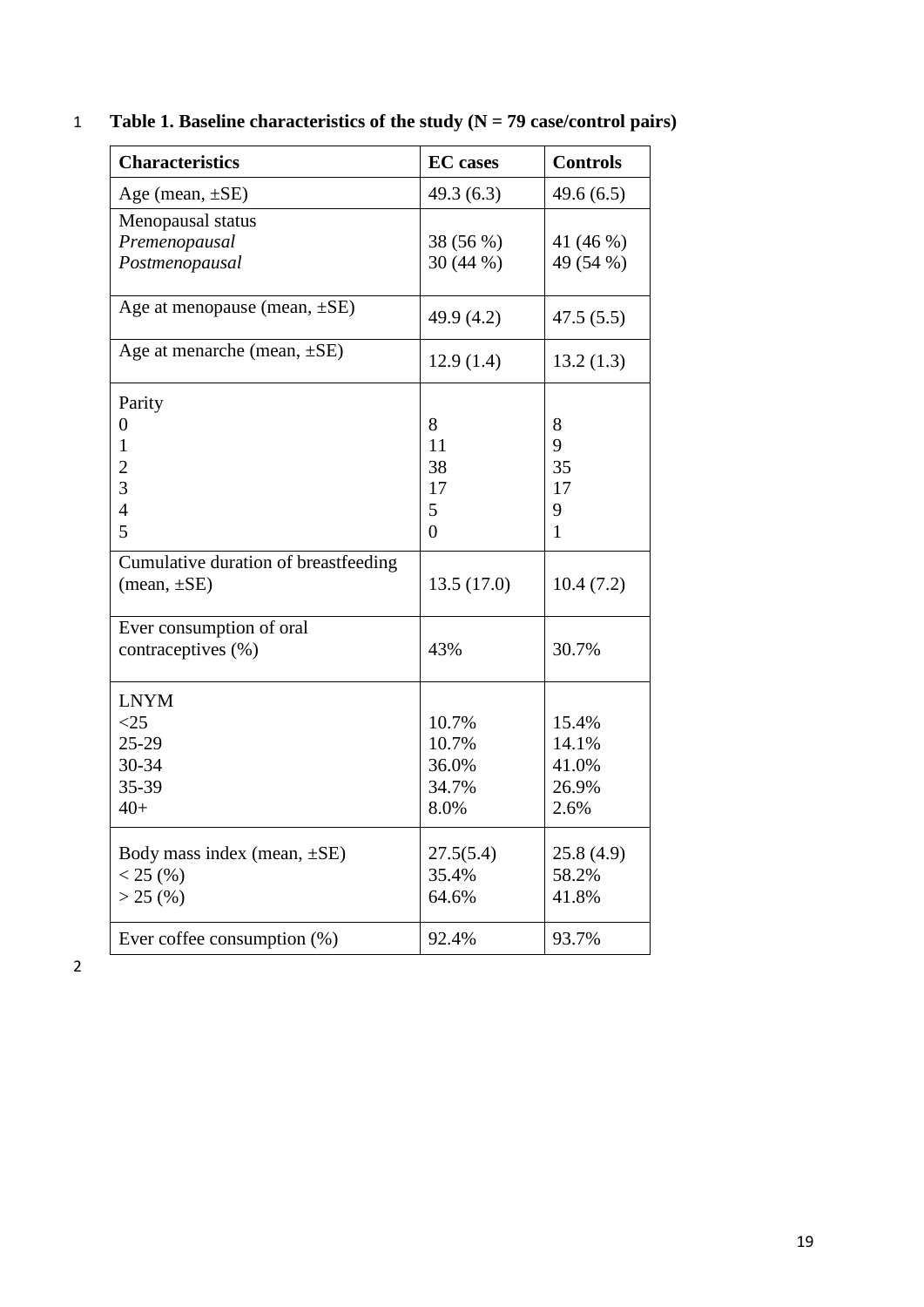| Parity                         |                    |             |                      |                                                                                                             |  |  |
|--------------------------------|--------------------|-------------|----------------------|-------------------------------------------------------------------------------------------------------------|--|--|
| Gene                           | logFC <sup>a</sup> | p-value     | q-value <sup>b</sup> | <b>Function</b>                                                                                             |  |  |
| NUDT22                         | $-0.081$           | 8.15E-05    | 0.163                | UDP-glucose and UDP-galactose<br>hydrolase                                                                  |  |  |
| SH <sub>2</sub> B <sub>2</sub> | $-0.104$           | 8.34E-05    | 0.163                | Regulator of tyrosine kinase receptor<br>activity                                                           |  |  |
| <b>NUP188</b>                  | $-0.056$           | 0.000123829 | 0.163                | Nuclear pore complex involved in the flow<br>of various substances between the<br>cytoplasm and nucleoplasm |  |  |
| TRIP <sub>12</sub>             | 0.134              | 0.000157622 | 0.163                | E3 ubiquitin-protein ligase, involved in<br>regulation of DNA repair                                        |  |  |
| APBA3                          | $-0.094$           | 0.000204851 | 0.163                | Involved in signal transduction and<br>synaptic transmission                                                |  |  |
| CYB5A                          | 0.055              | 0.000221835 | 0.163                | Electron carrier, regulates hemoglobin<br>metabolism                                                        |  |  |
| <b>CEP250</b>                  | $-0.053$           | 0.000252363 | 0.163                | Required for interphase progression of the<br>cell cycle                                                    |  |  |
| <b>NRM</b>                     | $-0.073$           | 0.000258652 | 0.163                | Encodes protein residing within the inner<br>nuclear membrane. May be involved in<br>apoptosis              |  |  |
| PLRG1                          | 0.097              | 0.000348695 | 0.163                | Regulator of alternative spicing                                                                            |  |  |
| TWF <sub>2</sub>               | $-0.083$           | 0.000479402 | 0.163                | involved in motile processes and<br>endocytosis regulation                                                  |  |  |
|                                |                    |             |                      |                                                                                                             |  |  |
| Gene                           | logFC <sup>a</sup> | p-value     | q-value <sup>b</sup> | <b>Function</b>                                                                                             |  |  |
| ALS <sub>2</sub>               | 0.016              | 2.69E-05    | 0.099                | GTPase regulator. Involved in the<br>development of spinal neurons                                          |  |  |
| TAOK1                          | 0.026              | 3.11E-05    | 0.099                | Involved in p38 MAPK signaling,<br>apoptosis regulation and cytoskeleton<br>maintenance                     |  |  |
| ZZEF1                          | $-0.019$           | 7.34E-05    | 0.099                | Involved in calcium ion binding.                                                                            |  |  |
| DNAJB1                         | $-0.020$           | 7.35E-05    | 0.099                | Stimulates ATP hydrolysis and promotes<br>folding and unfolding of proteins                                 |  |  |
| <b>PROSC</b>                   | $-0.017$           | 7.87E-05    | 0.099                | Involved in homeostasis regulation of<br>pyridoxal 5-phosphate (active form of B6<br>vitamin)               |  |  |
| H <sub>2</sub> AFY             | $-0.023$           | 8.35E-05    | 0.099                | Histone-coding gene that represses<br>transcription and inactivates X<br>chromosome                         |  |  |

# 1 **Table 2. Top 10 differentially expressed genes associated with parity and BMI.**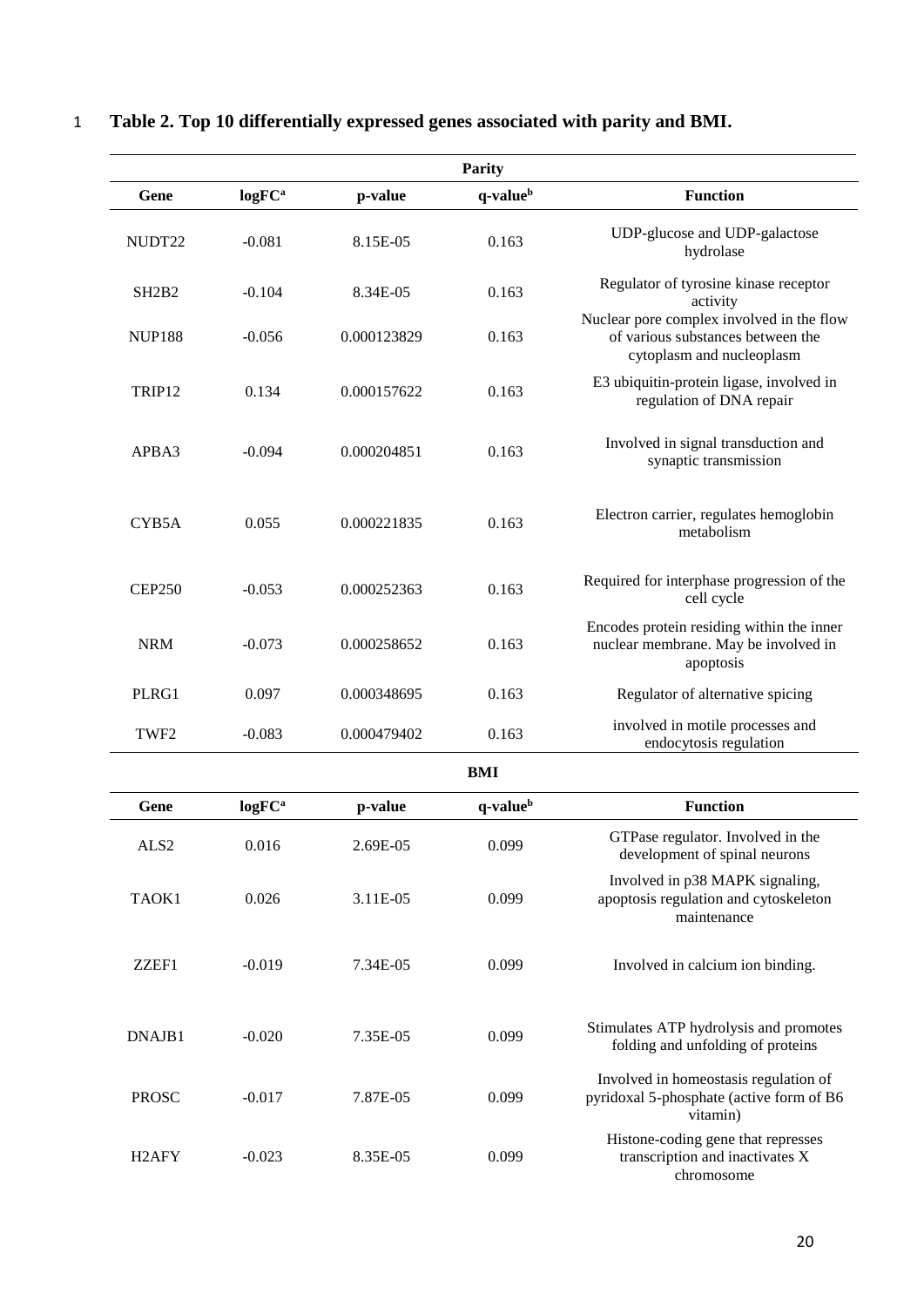| Involved in protein processic in<br>endoplasmic reticulum. | 0.099 | 0.000109136 | $-0.021$ | EDEM <sub>1</sub> |
|------------------------------------------------------------|-------|-------------|----------|-------------------|
| Zinc finger protein realted to nucleic acid<br>binding     | 0.099 | 0.000111261 | 0.024    | ZBTB44            |
| Regulates mRNA maturation.                                 | 0.105 | 0.000132804 | $-0.019$ | SFR <sub>S9</sub> |
| Inhibits ligand-dependent activation of<br>transcription   | 0.110 | 0.000156181 | $-0.020$ | ANKRD11           |

Notes: <sup>a</sup>LogFC is the estimated log-fold change in gene expression when the parity increases continuously. <sup>b</sup>q-value is an FDR adjusted p-value.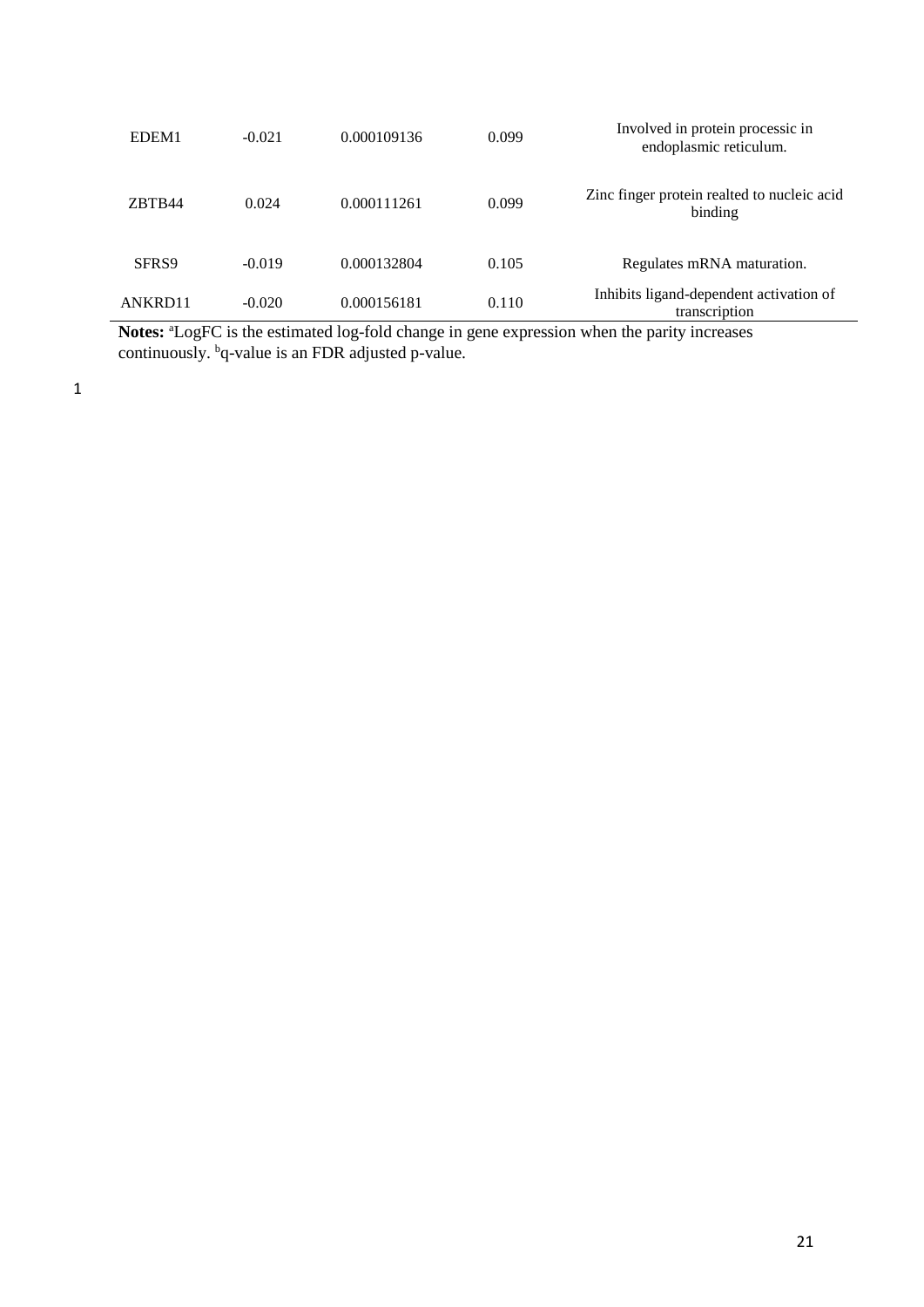| Number of significant gene sets   |                 |                       |  |
|-----------------------------------|-----------------|-----------------------|--|
| (FDR $5\% - 10\% - 15\% - 20\%$ ) |                 |                       |  |
| <b>Parity</b>                     | <b>Cases</b>    | <b>Controls</b>       |  |
| C <sub>1</sub>                    | $0 - 0 - 0 - 0$ | $20 - 88 - 131 - 163$ |  |
| C <sub>2</sub>                    | $0 - 0 - 0 - 0$ | $0 - 0 - 203 - 530$   |  |
| C <sub>3</sub>                    | $0 - 0 - 0 - 0$ | $0 - 146 - 202 - 245$ |  |
| C <sub>4</sub>                    | $0 - 0 - 0 - 0$ | $0 - 55 - 170 - 227$  |  |
| C <sub>5</sub>                    | $0 - 0 - 0 - 0$ | $0 - 0 - 0 - 0$       |  |
| C6                                | $0 - 0 - 0 - 0$ | $0 - 30 - 44 - 58$    |  |
| C7                                | $0 - 0 - 0 - 0$ | $0 - 0 - 786 - 1184$  |  |
| H                                 | $0 - 1 - 1 - 1$ | $0 - 0 - 0 - 0$       |  |
| <b>Coffee</b>                     |                 |                       |  |
| C1                                | $0 - 0 - 0 - 0$ | $0 - 0 - 0 - 0$       |  |
| C <sub>2</sub>                    | $0 - 0 - 0 - 0$ | $0 - 0 - 0 - 0$       |  |
| C <sub>3</sub>                    | $0 - 0 - 0 - 0$ | $0 - 0 - 0 - 0$       |  |
| C <sub>4</sub>                    | $0 - 0 - 0 - 0$ | $0 - 0 - 0 - 0$       |  |
| C <sub>5</sub>                    | $0 - 0 - 0 - 0$ | $0 - 0 - 0 - 0$       |  |
| C <sub>6</sub>                    | $0 - 0 - 0 - 0$ | $0 - 0 - 0 - 0$       |  |
| C7                                | $0 - 0 - 0 - 0$ | $0 - 0 - 0 - 0$       |  |
| H                                 | $0 - 0 - 0 - 0$ | $0 - 0 - 0 - 1$       |  |
| BMI                               |                 |                       |  |
| C1                                | $0 - 0 - 0 - 0$ | $0 - 0 - 0 - 0$       |  |
| C <sub>2</sub>                    | $1 - 1 - 1 - 1$ | $0 - 0 - 2 - 2$       |  |
| C <sub>3</sub>                    | $0 - 0 - 0 - 0$ | $0 - 0 - 0 - 0$       |  |
| C <sub>4</sub>                    | $0 - 0 - 0 - 0$ | $0 - 0 - 0 - 0$       |  |
| C <sub>5</sub>                    | $0 - 0 - 0 - 0$ | $0 - 0 - 0 - 0$       |  |
| C6                                | $0 - 0 - 0 - 0$ | $0 - 0 - 0 - 0$       |  |
| C7                                | $0 - 0 - 0 - 0$ | $0 - 0 - 0 - 0$       |  |
| $H_{\rm}$                         | $0 - 0 - 0 - 0$ | $1 - 1 - 1 - 1$       |  |

# 1 **Supplementary Table 1. Gene set enrichment analysis.**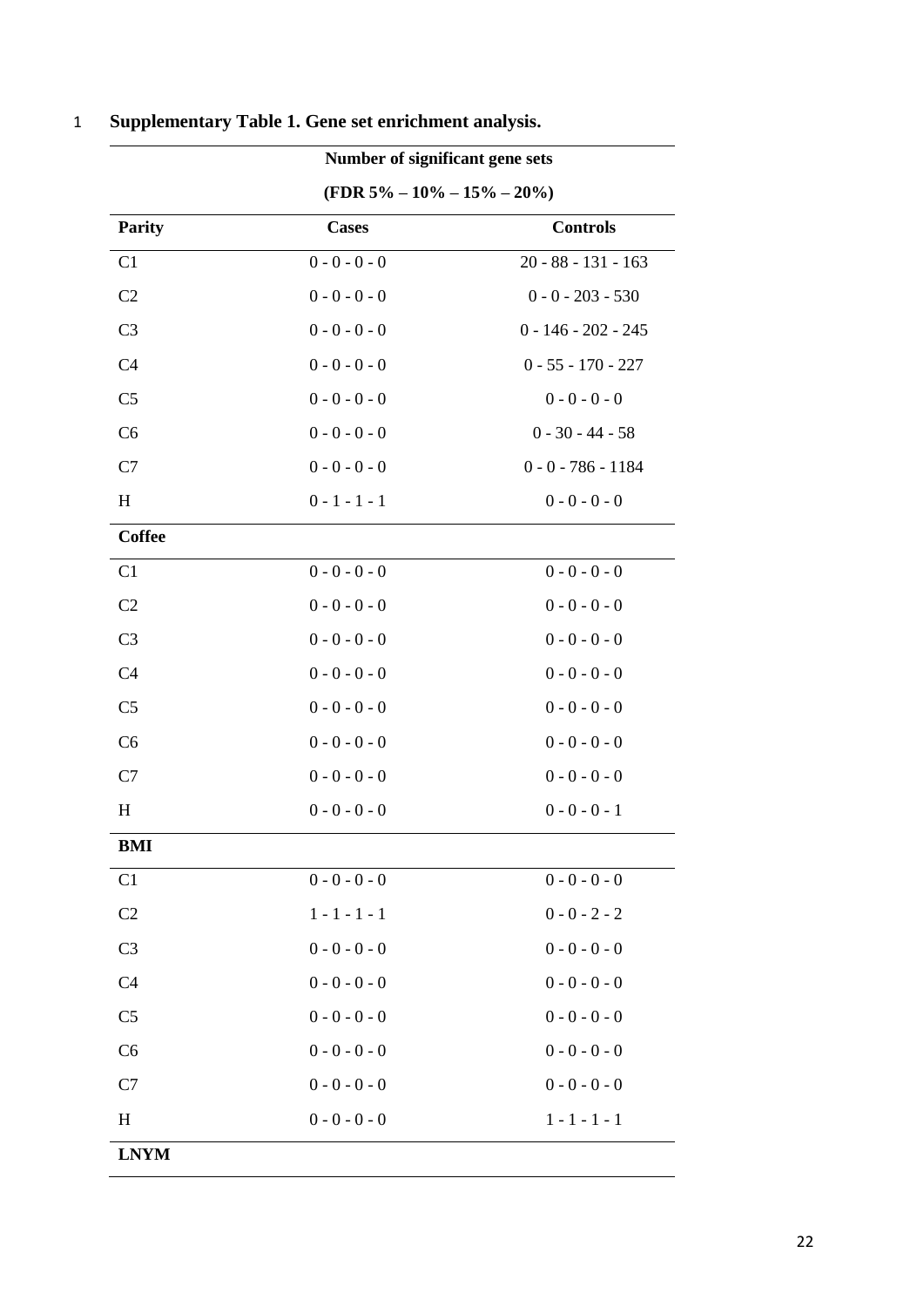| C <sub>1</sub>   | $0 - 0 - 0 - 0$ | $0 - 1 - 1 - 2$ |
|------------------|-----------------|-----------------|
| C <sub>2</sub>   | $0 - 0 - 0 - 0$ | $0 - 0 - 0 - 0$ |
| C <sub>3</sub>   | $0 - 0 - 0 - 0$ | $0 - 0 - 0 - 0$ |
| C <sub>4</sub>   | $0 - 0 - 0 - 0$ | $0 - 0 - 0 - 0$ |
| C <sub>5</sub>   | $0 - 0 - 0 - 0$ | $0 - 0 - 0 - 0$ |
| C6               | $0 - 0 - 0 - 0$ | $0 - 0 - 0 - 0$ |
| C7               | $0 - 0 - 0 - 0$ | $0 - 0 - 0 - 0$ |
| $H_{\rm}$        | $0 - 0 - 0 - 0$ | $0 - 0 - 1 - 1$ |
| Age of menopause |                 |                 |
| C1               | $0 - 0 - 0 - 0$ | $0 - 0 - 0 - 0$ |
| C <sub>2</sub>   | $0 - 0 - 0 - 0$ | $0 - 0 - 0 - 0$ |
| C <sub>3</sub>   | $0 - 0 - 0 - 0$ | $0 - 0 - 0 - 0$ |
| C <sub>4</sub>   | $0 - 0 - 0 - 0$ | $0 - 0 - 0 - 0$ |
| C <sub>5</sub>   | $0 - 0 - 0 - 0$ | $0 - 0 - 0 - 0$ |
| C6               | $0 - 0 - 0 - 0$ | $0 - 0 - 0 - 0$ |
| C7               | $0 - 0 - 0 - 0$ | $0 - 0 - 0 - 0$ |
| $H_{\rm}$        | $0 - 0 - 0 - 0$ | $0 - 0 - 0 - 0$ |
| OC use           |                 |                 |
| C <sub>1</sub>   | $0 - 0 - 0 - 0$ | $0 - 0 - 0 - 0$ |
| C <sub>2</sub>   | $0 - 0 - 0 - 1$ | $0 - 0 - 0 - 0$ |
| C <sub>3</sub>   | $0 - 0 - 0 - 0$ | $0 - 0 - 0 - 0$ |
| C <sub>4</sub>   | $0 - 0 - 0 - 0$ | $1 - 1 - 1 - 1$ |
| C <sub>5</sub>   | $0 - 0 - 0 - 0$ | $0 - 0 - 1 - 1$ |
| C6               | $0 - 0 - 0 - 0$ | $0 - 0 - 0 - 0$ |
| C7               | $0 - 0 - 0 - 0$ | $0 - 0 - 0 - 0$ |
| H                | $0 - 0 - 0 - 0$ | $0 - 0 - 0 - 0$ |